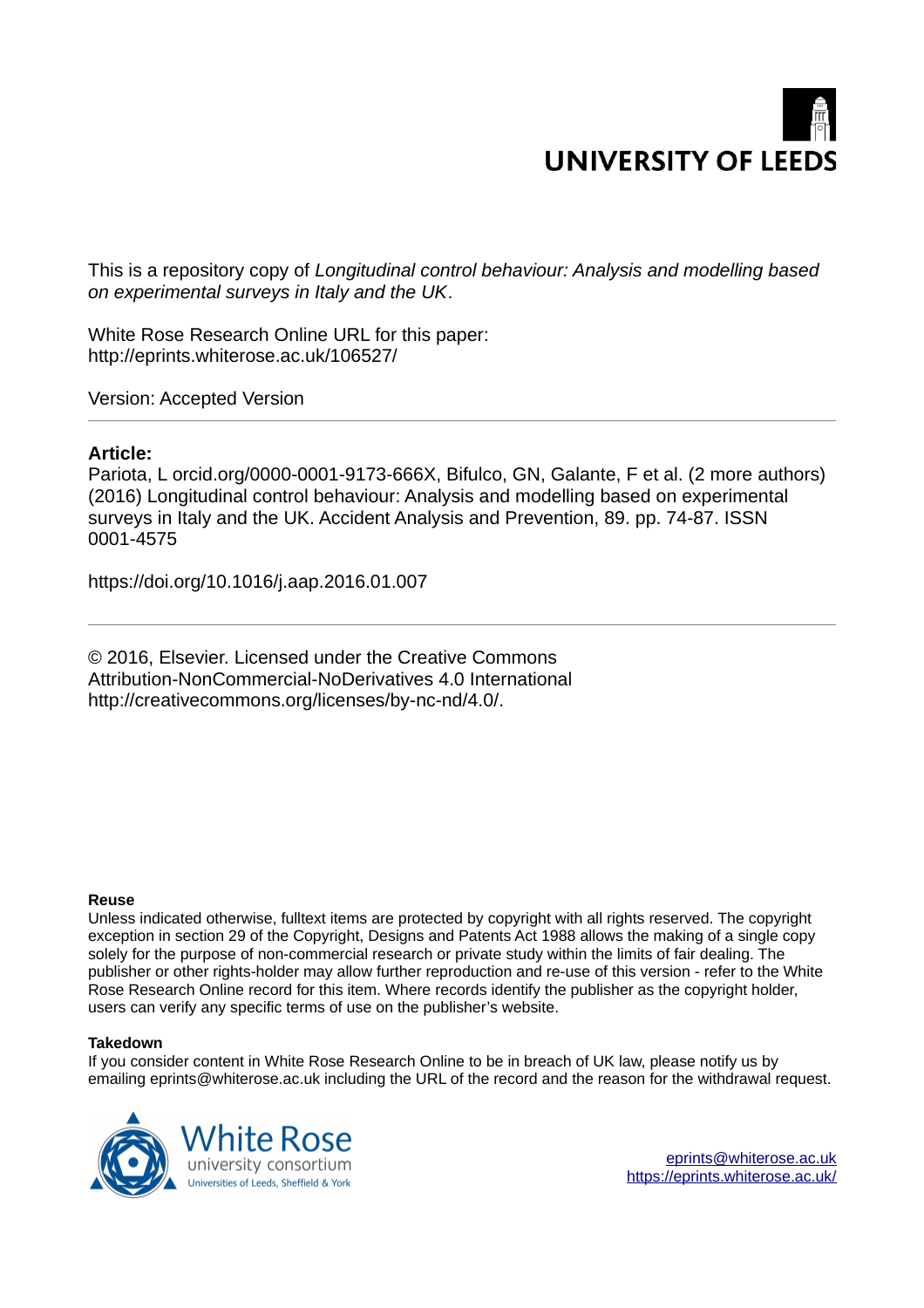# 

# **Longitudinal control behaviour: analysis and modelling based on experimental surveys in Italy and the UK**

4 Luigi Pariota<sup>1</sup>, Gennaro Nicola Bifulco<sup>1</sup>, Francesco Galante<sup>1</sup>, Alfonso Montella<sup>1</sup>, Mark Brackstone<sup>2</sup>

## **Abstract**

6 This paper analyses driving behaviour in car-following conditions, based on extensive individual vehicle data collected 7 during experimental field surveys carried out in Italy and the UK. The aim is to contribute to identify simple evidence to 8 be exploited in the ongoing process of driving assistance and automation which, in turn, would reduce rear-end crashes. 9 In particular, identification of differences and similarities in observed car-following behaviours for different samples of drivers could justify common tuning, at a European or worldwide level, of a technological solution aimed at active safety, or, in the event of differences, could suggest the most critical aspects to be taken into account for localisation or customisation of driving assistance solutions. Without intending to be exhaustive, this paper moves one step in this direction. Indeed, driving behaviour and human errors are considered to be among the main crash contributory factors, and a promising approach for safety improvement is the progressive introduction of increasing levels of driving automation in next-generation vehicles, according to the active/preventive safety approach. However, the more advanced the system, the more complex will be the integration in the vehicle, and the interaction with the driver may sometimes become unproductive, or risky, should the driver be removed from the driving control loop. Thus, implementation of these systems will require the interaction of human driving logics with automation logics and then an enhanced ability in modelling drivers' behaviour. This will allow both higher active-safety levels and higher user acceptance to be achieved, thus ensuring that the driver is always in the control loop, even if his/her role is limited to supervising the automatic logic. Currently, the driving mode most targeted by driving assistance systems is longitudinal driving. This is required in various driving conditions, among which car-following assumes key importance because of the huge number of rear-end crashes.

 The increased availability of lower-cost information and communication technologies (ICTs) has enhanced the possibility of collecting copious and reliable car-following individual vehicle data. In this work, data collected from three different experiments, two carried out in Italy and one in the UK, are analysed and compared. The experiments involved 146 drivers (105 Italian drivers and 41 UK drivers). Data were collected by two instrumented vehicles.

 Our analysis focused on inter-vehicular spacing in equilibrium car-following conditions. We observed that (i) the adopted equilibrium spacing can be fitted using lognormal distributions, (ii) the adopted equilibrium spacing increases with speed, and (iii) the dispersion between drivers increases with speed. In addition, according to different headway thresholds (up to 1 second) a significant number of potentially dangerous behaviours is observed.

 Three different car-following paradigms are also applied to each of the experiments, and modelling parameters are calibrated and compared to obtain indirect confirmation about the observed similarities and differences in driving behaviour.

 

 **Keywords:** Active road safety, Driving automation, Driving behaviour, Car-following, Instrumented vehicles, Cross-country experiments.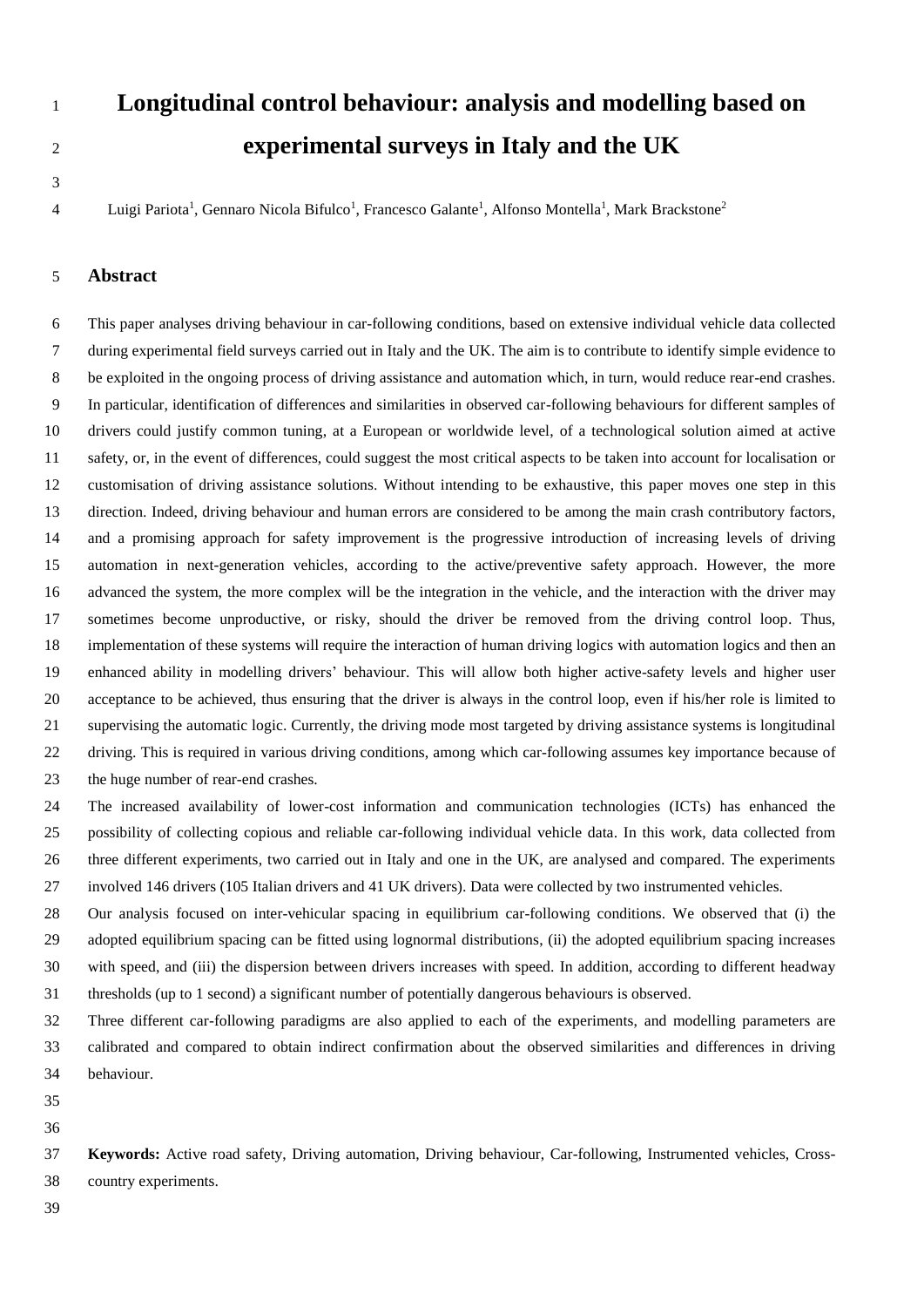- <sup>1</sup>Department of Civil, Building and Environmental Engineering<br>2 University of Naples Federico II
- 2 University of Naples Federico II<br>3 Via Claudio 21, 80125 Naples, It
- 3 Via Claudio 21, 80125 Naples, Italy
- 4
- <sup>2</sup>TSS-Transport Simulation Systems Ltd, London, United Kingdom<br>
9 Devonshire Square, London, EC2M 4YF, UK
- 6 9 Devonshire Square, London, EC2M 4YF, UK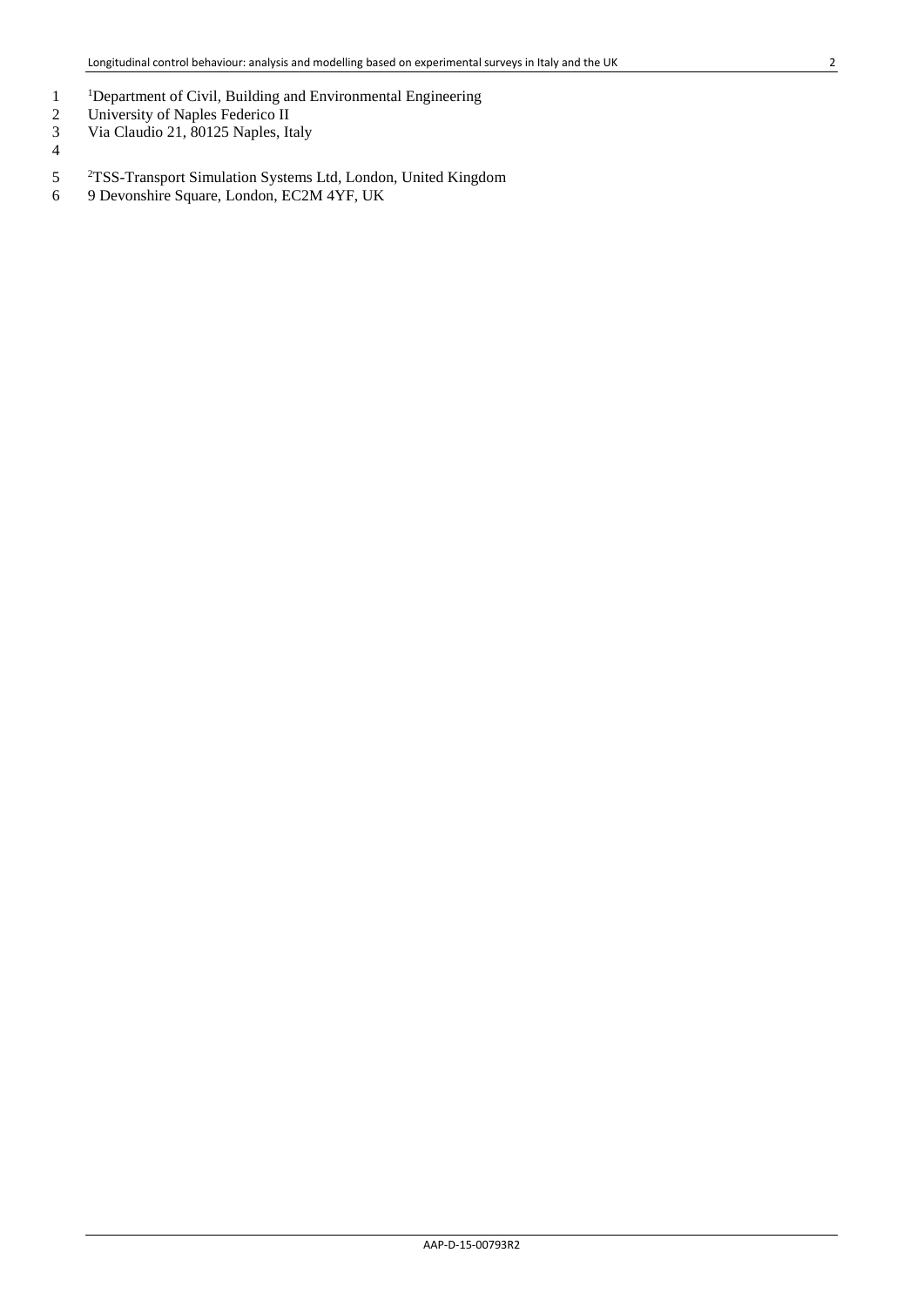### **1. Introduction**

2 Reconciling mobility needs with efficient and more sustainable transportation, hence reducing highway crashes, 3 injuries and fatalities, is a key objective in the transportation sector. Given that human factors are considered to 4 contribute to 93% of vehicle crashes (AASHTO, 2010), driving automation at different levels is seen as having the 5 potential to improve highway safety. Such automation levels have been classified in slightly different ways by different 6 organisations. For instance, as reported by ERTRAC (2015), the Society of Automotive Engineers (SAE) considers six 7 automation levels, ranging from 0 to 5. These approximately correspond to the five levels (from 0 to 4) identified by the 8 National Highway Traffic Safety Administration (2013a). SAE level 1 of automation has been deployed for several 9 years (e.g., adaptive cruise control, lane-keeping assistance, etc.), level 2 systems have more recently emerged (e.g., automated parking, adaptive cruise control with stop-and-go and/or truck platooning, etc.) and introduction of level 3 is now under discussion (e.g., combination of adaptive cruise control and lane changing/overtaking systems).

 Interestingly, increasing levels of automation require that the driver is even more at the centre of the innovation and design process (Trimble et al., 2014). Indeed, as automation moves from one level to another, the required driving performance shifts from full driver responsibility to co-responsibility with assisting or automation systems. Levels 1 and 2 require that the automation logic interacts with driver behaviour to accomplish complete driving tasks, and higher automation levels also require that the driver is kept in the vehicle control loop, since at level 4 he/she is responsible for the transition from automated to non-automated tasks (or between different automated tasks), and at level 3 he/she can also be required to recall the control of the vehicle should automation fail.

 Correct understanding of driving behaviour may allow human errors and mis-intervention to be identified, thus enabling driver intervention to be replaced by automatic control or warning (Muhrer and Vollrath, 2010). Poor interaction between the automation logic and its human counterpart (possibly due to scarce knowledge of driver behaviour) results in poor safety performance.

 According to evidence from the scientific literature, drivers may experience problems in regaining control also in the case of moderate automation, possibly due to over-reliance on vehicle systems and/or reduced situational awareness (Vollrath et al., 2011), and the debate on the possible effects of automated driving is far from concluded. As stated in Horrey et al. (2015) and in Lee and See (2004), the discrepancy between the driver's and the system's estimates of the state of the world could result in operator-system conflicts, reduced trust in the system and, ultimately, system disuse. That said, the way automation is designed and deployed (e.g., human-like driving assistance systems – Bifulco et al., 2008) strongly impacts on the effects, especially in terms of road safety (Strand et al., 2014). As a consequence, research efforts in this field are being stepped up in every aspect, such as a-priori acceptability (Payre et al., 2014), the driver's reaction in the event of automation failures (Strand et al., 2014), the influence of automation on the behaviour of other unequipped vehicles (Gouy et al., 2014), and so forth.

 Within the vast field of automation, longitudinal control of the vehicle has so far been one of the more widely addressed aspects. This applies to different driving tasks; for instance, Intelligent Speed Adaptation (ISA) mainly works in free-flow conditions, while Adaptive Cruise Control (ACC) and Autonomous Emergency Breaking (AEB) mainly work in car-following conditions. Assisting and automation solutions related to car-following conditions are among the most effective with respect to safety, as they deal with relative speed and spacing (that is with the bumper-to-bumper distance between the leader and the following vehicles and associated time-headway and/or time-to-collision). This affects the occurrence of rear-end crashes, that are mainly caused by the failure of the driver to brake sufficiently early to avoid the collision. The risk of a rear-end crash increases exponentially as the headway time gap decreases. Drivers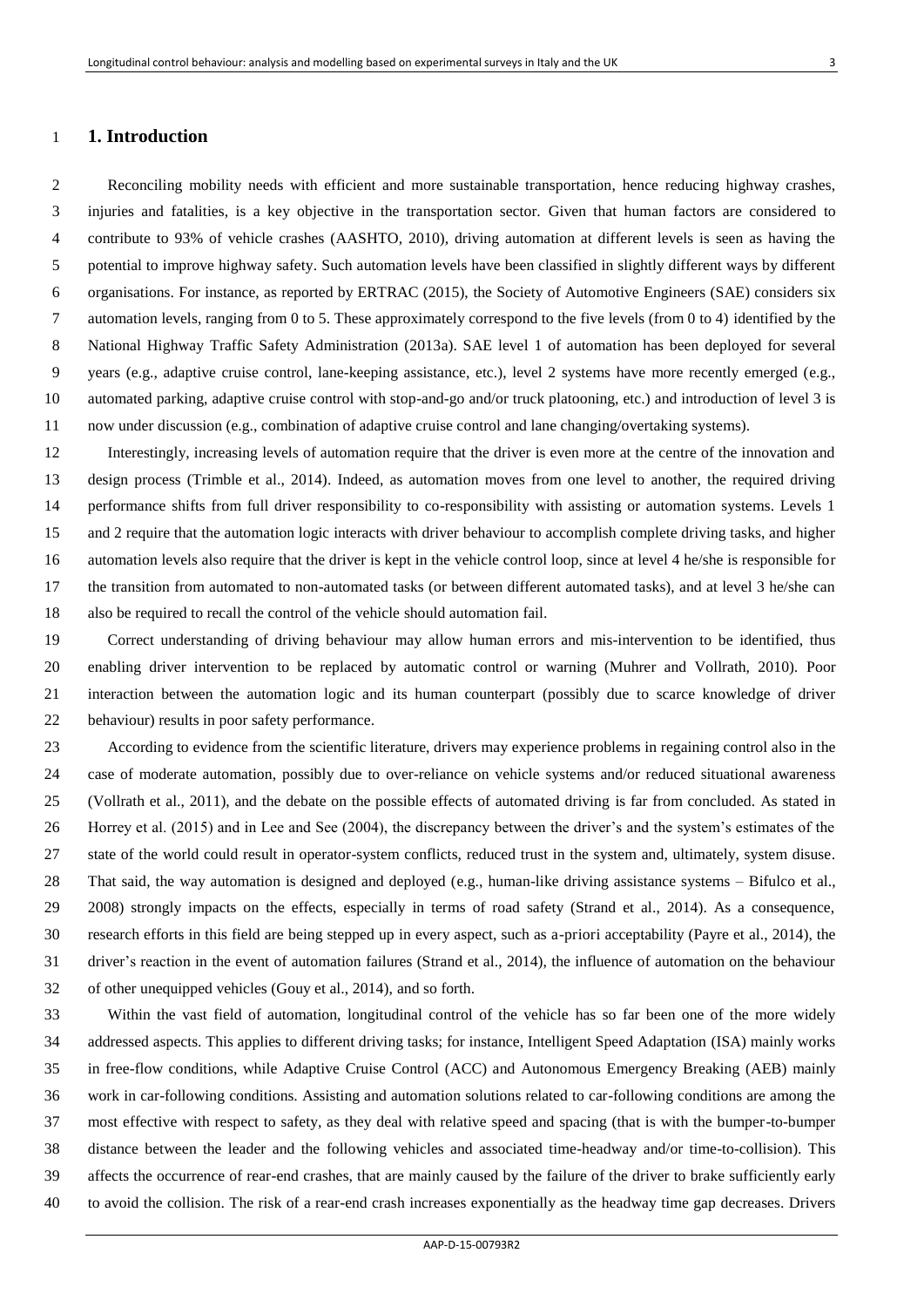1 should maintain a safe headway behind the vehicle ahead, such that they can stop safely in order to avoid a collision if 2 necessary, and most researchers agree that less than two seconds' headway is insufficient and unsafe (a recent review of 3 the literature on this topic can be found in Austroads, 2015, where the poor headway maintenance is evidenced as one 4 of the principal rear-end crash contributory factor). However, many drivers keep headways lower than the time to 5 perceive and react to an unexpected change in traffic ahead (Austroads, 2015), i.e., their perception and reaction time 6 (PRT). As the driver headway is below their PRT, there is a reliance on viewing traffic conditions ahead of the vehicle 7 being followed even though this does not permit the driver to anticipate sudden braking by the vehicle immediately 8 ahead (Hutchinson, 2008). Motorists find it difficult to maintain a sufficient headway in denser traffic, given that lane 9 changes occur frequently. Exacerbating the issue is that most motorists are unaware of what constitutes a safe headway, or how to determine it (Song and Wang, 2010). Following a vehicle with insufficient time headway is defined tailgating and is one of the most dangerous and aggressive driving behaviours, representing a major cause of rear-end crashes.

 Crash statistics highlight the major role of both rear-end crashes and the tailgating contributory factor. In Italy, according to the Italian National Institute of Statistics, tailgating was the main contributory factor in 17% of crashes in the three-year period 2011-2013. In the same period, rear-end crashes accounted for 47% of the crashes on motorways and 30% of the crashes on national highways. In the UK, following too close (equivalent to tailgating) was the main contributory factors of 16% of the crashes in the motorways and 9% of the crashes in the A roads in the three-year period 2011-2013 (Department for Transport, 2012, 2013, 2014). In the same period, rear-end crashes accounted for 32% of the crashes in the US (NHTSA, 2012, 2013b, 2014).

 We are strongly convinced that in-depth understanding of the peculiarities and criticalities of natural (SAE-level 0, without automation) behaviour of drivers in car-following is a pre-requisite for proper design of driving automation solutions aimed at longitudinal control of vehicles and active-safety systems to prevent rear-end crashes.

 In light of the above considerations, the aim of this work is to increase the number of available analyses, based on different experimental surveys, in the long-running discussion on whether and in which way characteristic car-following patterns can be identified in a population of drivers. The paper compares observed characteristic patterns, interpreted within the framework of car-following theories and with reference to two different countries, in an attempt to gain insight into car-following behaviours, as well as their variability across both different drivers of a given population and different populations of drivers. Identification of differences and similarities for different samples of drivers could justify common tuning at a European or worldwide level for a technological solution aimed at active safety, or, in the case of differences, could identify the most critical aspects to be taken into account for localisation/customisation of driving assistance solutions. Without the ambition to be exhaustive, this paper moves a step in the former direction.

 We analyse the observed behaviours of different samples of drivers by adopting two different approaches. On the one hand, we directly observe the data collected during car-following sessions, with particular reference to the distribution across different populations of observed adopted spacing (viewed in relation to different speeds). On the other, we adopt some reference models and compare the values of the parameters of these models after calibration against observed data. Comparison of parameters in different samples allows indirect comparison of observed behaviours. In order to enhance the robustness of the model-based analyses, the approach is performed three times, with reference to three different models. The role of car-following models is thereby extended from the traditional field of simulation models for traffic networks, for which they constitute an important part in order to simulate longitudinal movement of vehicles, to the field of driving assistance, oriented to road safety.

 The paper is structured as follows. In section 2 the theoretical framework employed to interpret observed behaviours is briefly presented: the main concepts and variables adopted in car-following theories are introduced and discussed with reference to simpler theories, as in Pariota and Bifulco (2015) where the suitability of using simpler paradigms is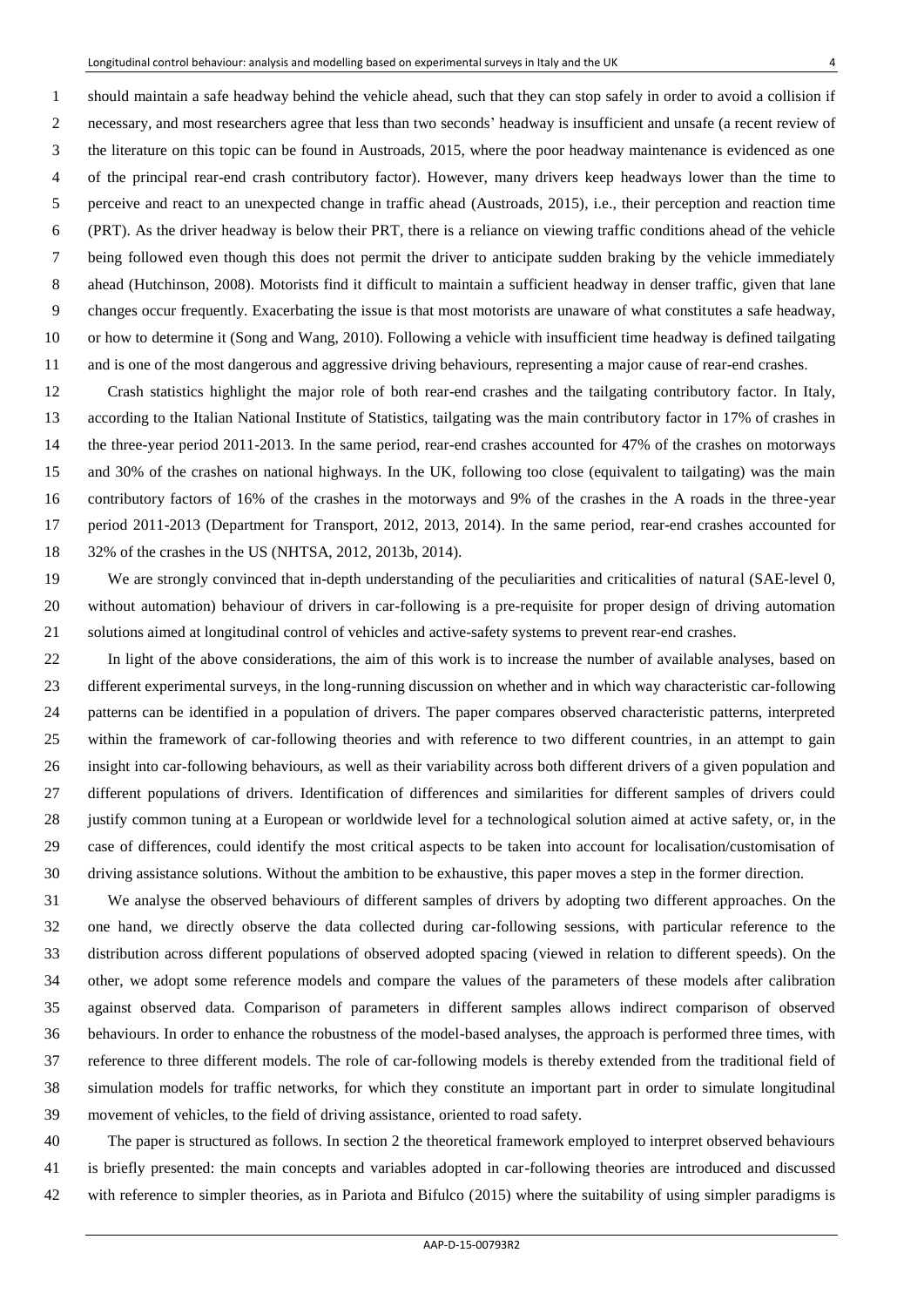1 shown (albeit with reference to a specific theoretical paradigm). In this section the reference models used for comparing 2 observed behaviours via calibrated parameters are also specified. Given that the proposed research is based on actual 3 car-following behaviour rather than on mere theory, field data are of paramount importance and in section 3 the 4 technologies employed for observing car-following behaviours are summarised. Section 4 presents the three 5 experimental surveys carried out and the main characteristics of the resulting datasets, to be analysed and compared. In 6 section 5 direct analysis is performed on longitudinal control behaviour; the method employed to identify the 7 equilibrium conditions is presented, as well as the associated results. In section 6 indirect analysis based on the 8 calibration of the reference models is presented and discussed. Finally, in section 7 conclusions are drawn, comparing 9 equilibrium conditions and modelling parameters for the different experiments in different countries.

### **2. The use of driving simulators for research in car-following conditions**

 Vehicle control during driving can be divided into two macro-tasks: longitudinal control and lateral control. Lateral control mainly consists in steering, and letting the vehicle keep its position in the lane and/or perform lane changing. Longitudinal control is mainly actuated by using pedals, and consists in moving the vehicle forward within a lane, applying appropriate acceleration and speed. It can in turn be classified with reference to three main conditions: free- flow (no interaction with vehicles ahead), car-following and emergency braking. The purpose of this work is to analyse the car-following aspects of longitudinal control.

 The approach adopted in this work is both to directly analyse observed car-following conditions and to refer to car- following theory in order to identify specific variables and modelling parameters able to represent the phenomenon. Identification of longitudinal control with the mere car-following condition is justified by our field of application, which is the introduction of assisting and automation solutions for road safety. Indeed, many of the driving assistance solutions introduced so far in the automotive arena deal with concepts like the time-headway between a leading and following vehicle in a traffic stream, relative speed, time-to-collision and other variables that are typical of car-following theory and that play a crucial role in road safety, especially for rear-end collisions (Johansson et al., 2004). This is the case, for example, of ACC (Adaptive Cruise Control) where adaptation of the speed is generally based on the time-headway, or AEB (Autonomous Emergency Braking) where emergency braking is activated for critical values of the time-to-collision.

 In the absence of automation, car-following models describe the behaviour of a following vehicle as a function of the trajectory of the leading one. Thus, depending on the leader's trajectory, the car-following model can be employed to estimate the kinematic trajectory the driver imposes on the vehicle. According to Saifuzzaman and Zheng (2014), car- following models can be divided into several main categories, such as stimulus-based models, safety distance models and psychophysical or action point models. Other minor streams are represented by so-called linear models and by models based on fuzzy logic. In stimulus-based models the acceleration of the follower is determined by the reaction to the relative velocity and spacing from the leading vehicle. Such models were made popular by the paradigms formulated in the late 1950s as part of the so-called General Motors (GM) model (Gazis et al., 1961), which has continued in use to the present day (Bifulco et al., 2008). The safety distance approach was developed by arguing that a follower maintains a distance and a speed that allow safe braking if the leader slows abruptly. Formulations of this collision-avoidance approach can be found in Kometani and Sasaki (1958) and in Gipps (1981), where multiregime formulations are introduced in order to also deal with non-car-following or different car-following conditions. The psychophysical approach is developed from behavioural analysis on human cognitive and decision-making mechanisms. Such models may be considered to have been initiated by Michaels (1963) who showed that drivers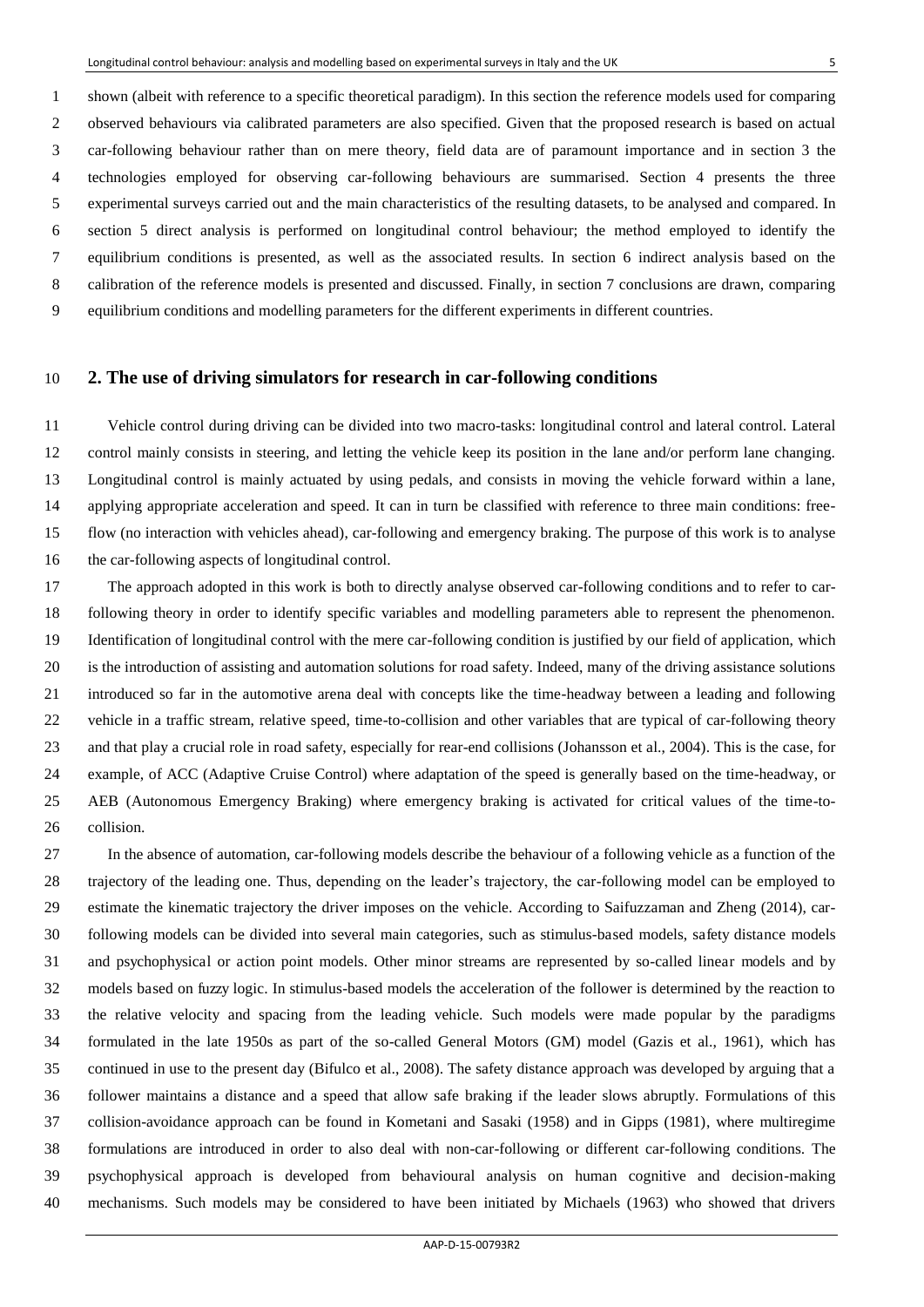1 respond to changes in the perceived size of the vehicle ahead, arguing that the response is actuated by drivers (by 2 depressing or releasing the gas pedal and/or the brake) at given thresholds of the perceived variation of the apparent size 3 of the vehicle ahead. These thresholds can differ according to whether the distance from the vehicle ahead is increasing 4 or decreasing. Models developed according to this paradigm were later framed within the well-known action point 5 theory, as developed, among others, by Wiedemann (1974) and Wagner (2011), where car-following behaviour 6 oscillates within the thresholds and, in the event of the leader's steady-state speed, the centre of this oscillation is an 7 equilibrium point with a null relative speed and a given inter-vehicular spacing. Equilibrium is well described (see point 8 A) in Figure 1,where relative speed between vehicles (leader and follower) is plotted against inter-vehicular spacing. 9 This equilibrium point, as argued from the cognitive and decision-making point of view, is not in conflict with the 10 stimulus-based or safety-based theories, and is also confirmed by experimental observations. The distribution of these 11 equilibria is analysed in this work with reference to three different datasets in order to identify recurrent patterns and 12 general behaviours.

13



 $\frac{14}{15}$ 

**Fig. 1** Car-following oscillations around an equilibrium point

16 17

18 Three interpretative paradigms are also applied to the observed data. These models are based on previous works, 19 namely Pariota et al. (2015 online publication), Bifulco et al. (2013a) and Bifulco et al. (2013b), and allow the 20 characterisation of the observed car-following behaviours. We chose the above three approaches for practical reasons: 21 they adopt as independent variables precisely the data that can be collected by instrumented vehicles, and have few 22 parameters to calibrate, arranged in very simple analytical structures. It is worth pointing out that complex models often 23 fail to outperform simple ones and the adopted approaches have been shown to be no less accurate than others with 24 more complex analytical structures. Moreover, the risk of overfitting (or at least unnecessary over-complexity) is high 25 in the case of models with several parameters (Punzo et al., 2015).

26 The first interpretative paradigm is based on a state-space model applied to car following. Indeed, car following can 27 be viewed as a time-continuous dynamic process; for instance, it can be represented (see Wilson, 2008) with equation 28 1), where for the sake of simplicity the so-called additive acceleration (representing a random noise) has been omitted:

$$
29 \qquad \dot{v}_n^t = f\left(\Delta x_n^t, \Delta v_n^t, v_n^t\right) \tag{1}
$$

30 where:

31 n is the following vehicle and n-1 the leader,

 $32 \text{ v}^t$  is the acceleration planned to be applied by the follower as a decision taken at time instant t,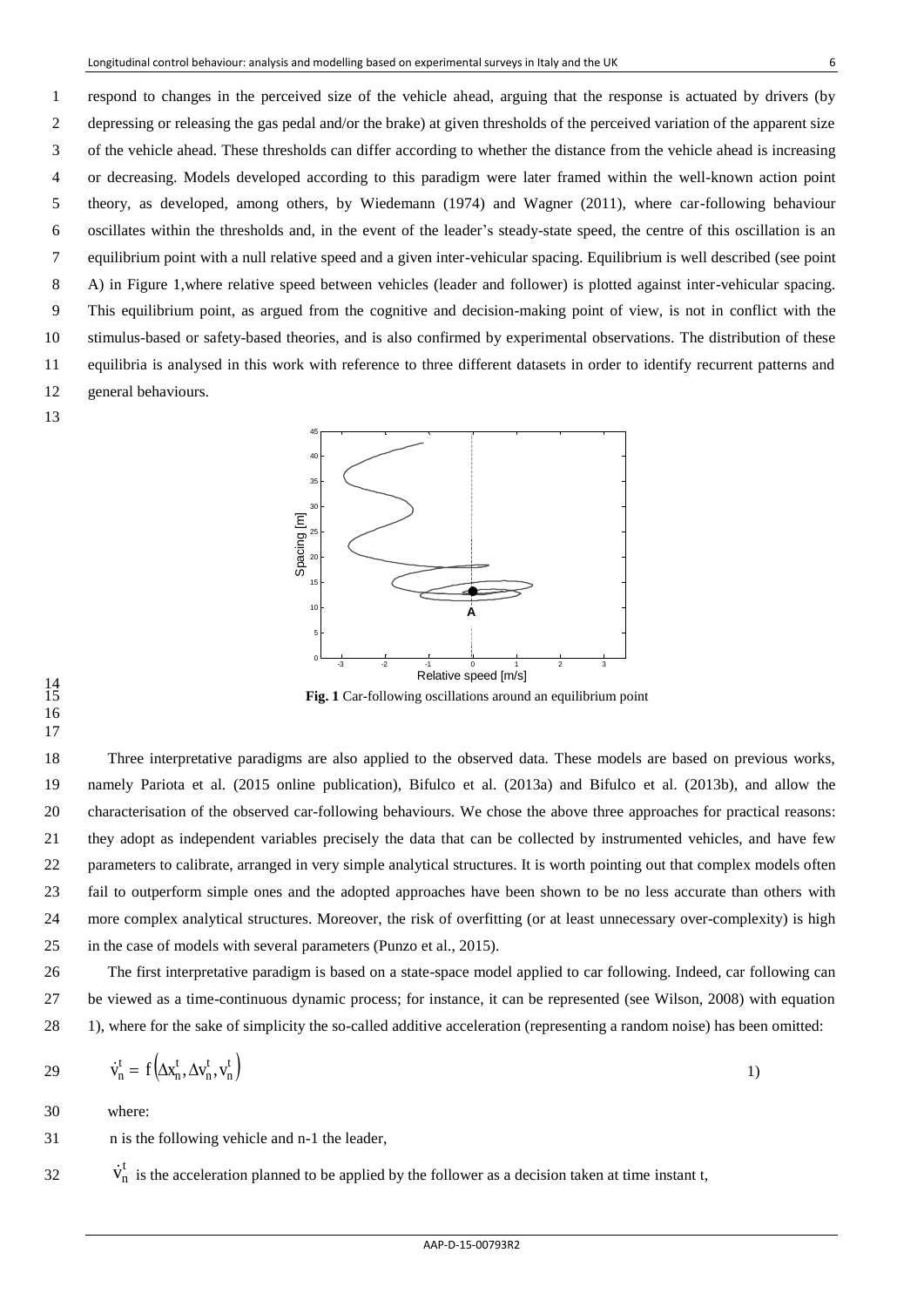- $1 \Delta x_n^t$  is the spacing between the leader and the follower at time instant t,
- $2 \Delta v_n^t$  is the relative speed between the leader and the follower at time instant t,
- $\mathbf{f}(\cdot)$  is the acceleration function, which formally represents the car-following paradigm.
- 4 Considering  $S_n^t$  is the absolute (unidirectional) position of the follower and  $a_n^t$  is its acceleration, while  $S_{n-1}^t$  is the 5 absolute position of the leader and  $v_{n-1}^t$  its speed, the definition below holds:
- 6  $S_n^t = v_n^t$ ,  $\dot{v}_n^t = a_n^t$ ,  $\Delta x_n^t = S_{n-1}^t S_n^t$ ,  $\Delta v_n^t = v_{n-1}^t v_n^t$ ,  $\dot{\Delta x}_n^t = \Delta v_n^t$

7 From the definition of equilibrium conditions the following results are obtained:

8 
$$
\dot{v}_n^* = 0
$$
  $\Delta v_n^* = 0 \rightarrow v_n^* = v_{n-1}^*$   $\Delta x_n^* = g(v_n^*)$ 

9 where the equilibrium spacing  $(\Delta x_n^*)$  has been explicitly assumed as a function of the cruising speed. Adopting for 10 equation 1 a Taylor's expansion at the equilibrium point, it can be written that

11 
$$
\dot{v}_n^t = \frac{\partial f(\cdot)}{\partial \Delta x_n} (\Delta x_n^t - \Delta x_n^*) + \frac{\partial f(\cdot)}{\partial \Delta v_n} (\Delta v_n^t - 0) + \frac{\partial f(\cdot)}{\partial v_n} (v_n^t - v_n^*)
$$

12 Now, given that at equilibrium the cruising speed does not significantly differ from that of equilibrium, the last term 13 of equation (2) can be neglected. Moreover, having defined

14 
$$
\frac{\partial f(\cdot)}{\partial \Delta x_n} = \omega_1
$$
 and  $\frac{\partial f(\cdot)}{\partial \Delta v_n} = \omega_2$ ,

and given that t n t n 15 and given that  $\dot{v}_n^t = \dot{v}_{n-1}^t - \Delta \dot{v}_n^t$ , we may write  $\Delta \dot{v}_n^t = -\omega_1 \Delta x_n^t - \omega_2 \Delta v_n^t + \omega_1 \Delta x_n^* + \dot{v}_n^t$ n ⊤ 'n t n t n  $\Delta \dot{v}_n^t = -\omega_1 \Delta x_n^t - \omega_2 \Delta v_n^t + \omega_1 \Delta x_n^* + \dot{v}_{n-1}^t$ 

This can be arranged in the classical state-space representation as:  $\overline{\dot{x}}_n^t = A$ 16 This can be arranged in the classical state-space representation as:  $\overline{\dot{x}}_n^t = A \overline{x}_n^t + B \overline{u}^t$ 

17 where 
$$
A = \begin{bmatrix} 0 & 1 \\ -\omega_1 & -\omega_2 \end{bmatrix}
$$
 is the state matrix,  $B = \begin{bmatrix} 0 & 0 \\ \omega_1 & 1 \end{bmatrix}$  is the input matrix,  $\overline{x}_n^t = \begin{pmatrix} \Delta x_n^t \\ \Delta v_n^t \end{pmatrix}$  is the state vector,

 $\overline{u}^t = \begin{pmatrix} \Delta x_n^* \\ \overline{v}^t \end{pmatrix}$  $\left(\dot{v}_{n-1}^{t}\right)$  is the input vector, and  $\dot{\vec{x}}_{n}^{t} = \frac{d}{dt} \vec{x}_{n}^{t}$  $\bar{\mathbf{x}}_n^t = \frac{\mathbf{d}}{\mathbf{d}t} \overline{\mathbf{x}}_n^t = \begin{bmatrix} \Delta \mathbf{x}_n^t \\ \Delta \mathbf{x}^t \end{bmatrix}$ J  $\setminus$  $\overline{\phantom{a}}$  $\setminus$ ſ Δ Δ t n t n v x ÿ 18  $\overline{u}^t = (\frac{\Delta x_n^*}{t})$  is the input vector, and  $\overline{x}_n^t = \frac{d}{dx_n^t}$   $\overline{x}_n^t = (\frac{\Delta x_n^t}{t})$  is the first derivative of the status vector.

19 Once the equilibrium spacing is identified (at a given cruising speed), the values of the parameters of the model ( $\omega_1$ 20 and  $\omega_2$ ) depend on the driver's behaviour. The two parameters jointly influence the tendency of the driver to close the 21 gap with the preceding vehicle, while  $\omega_1$  alone explains the tendency of the follower to stay far from the leader because 22 of the equilibrium.

 The second interpretative paradigm is based on a stimulus-response approach. It has been shown (Bifulco et al., 2013a) to mimic real car-following behaviour once calibrated properly. It aims to enable a human-like control logic (Simonelli et al., 2009) for ACC systems. The time-discrete linear model relates on one side the instantaneous speeds of the leader and the follower and their spacing with, on the other, the target spacing the follower desires for the next simulation time-step. The main equation is:

28 
$$
\Delta \xi(k, k + 1) = \beta_0 + \beta_1 \cdot \Delta x(k) + \beta_2 \cdot v_n(k) + \beta_3 \cdot v_{n-1}(k)
$$
 (3)

29 where  $\Delta \xi(k, k+1)$  is the target inter-vehicular spacing estimated at time interval k for time interval k+1, and all other 30 variables are the same as the state-space approach but refer to a discrete-time approach, where k is any reference time 31 interval and k+1 is the subsequent one. Since  $s_n(k) = \Delta x(k) + s_{n-1}(k)$  and  $v_n(k) = \Delta v(k) + v_{n-1}(k)$ , the 32 variables of this second paradigm are no different from those of the first. The linear stimulus-response model is easy to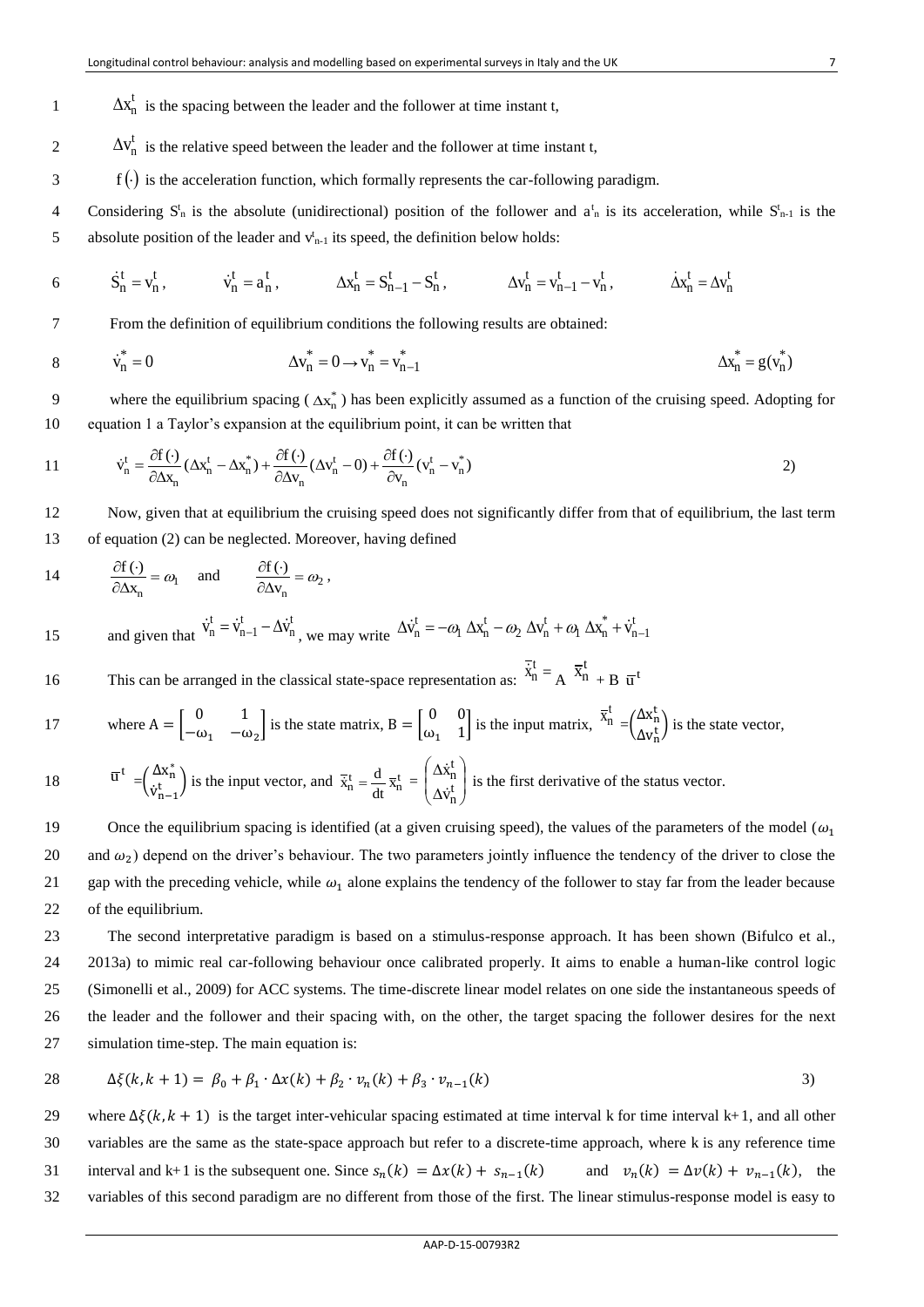1 calibrate (identification of the parameters from  $\beta_0$  to  $\beta_3$ ). The most efficient algorithm for this aim is the recursive least 2 squares (RLS) algorithm, which can also be applied at run-time, during data collection. Calibration and validation tests 3 carried out in previous works have shown good agreement between simulated and observed trajectories, with typical 4 errors never exceeding 77%, less than 20% in 60% of cases and in 40% of cases less than 10% (Bifulco et al., 2013a). 5 Interestingly, the model is not restricted to the equilibrium car-following condition and does not require identification of 6 the equilibrium spacing.

7 The third interpretative paradigm is based on the definition of car-following waves given in Bifulco et al. (2013b) 8 and on an appropriate representation of action points. If car-following spirals are represented in the plane  $-\Delta V/\Delta X$  vs.  $9 \Delta V$  and if, according to Pariota and Bifulco (2015), only the action points associated to the speed thresholds are plotted, a linear pattern can be estimated, similar to what is depicted in Figure 2 below, where several (and different) observed car-following trajectories are employed for estimation.



# 

 Estimation of the linear pattern results in identifying two parameters, with the intercept parameters observed to be null in all estimated cases. Differences in terms of the obtained parameters for different car-following observations can be employed as a measure of the differences between the observed driving patterns. Also in this case the models do not apply only to equilibrium points.

## **3. Observing car following**

 Identification of car-following behaviour and calibration of car-following models require the use of car-following data. For many years the availability of enough data, as well as the quality of these data, has been an issue. This was 22 mainly due to the problem of observing and recording disaggregate data. As a result, aggregate traffic flow data (e.g., flows, densities, etc.) were very often used for the calibration of microscopic (disaggregated) traffic models. However, for any research activity in the field of car following, especially if applied to driving assistance or automation, a reasonable quality of microscopic data is a prerequisite. Fortunately, some sources of microscopic car-following data are now much more easily available, mainly thanks to the rapid development of ICT.

 One of the new sources of microscopic car-following data is represented by sensing devices placed outside the traffic stream. Some examples in this field are given by the NGSIM project (Alexiadis et al., 2004) in the US and the Motorway Incident Detection and Signalling (MIDAS) data archive collected by the Highways Agency in the UK (Wilson, 2008). In the NGSIM data microscopic traffic observations are available for a 500-metre segment of the I-80 interstate freeway. The I-80 dataset is collected using digital video cameras allowing identification and tracking of each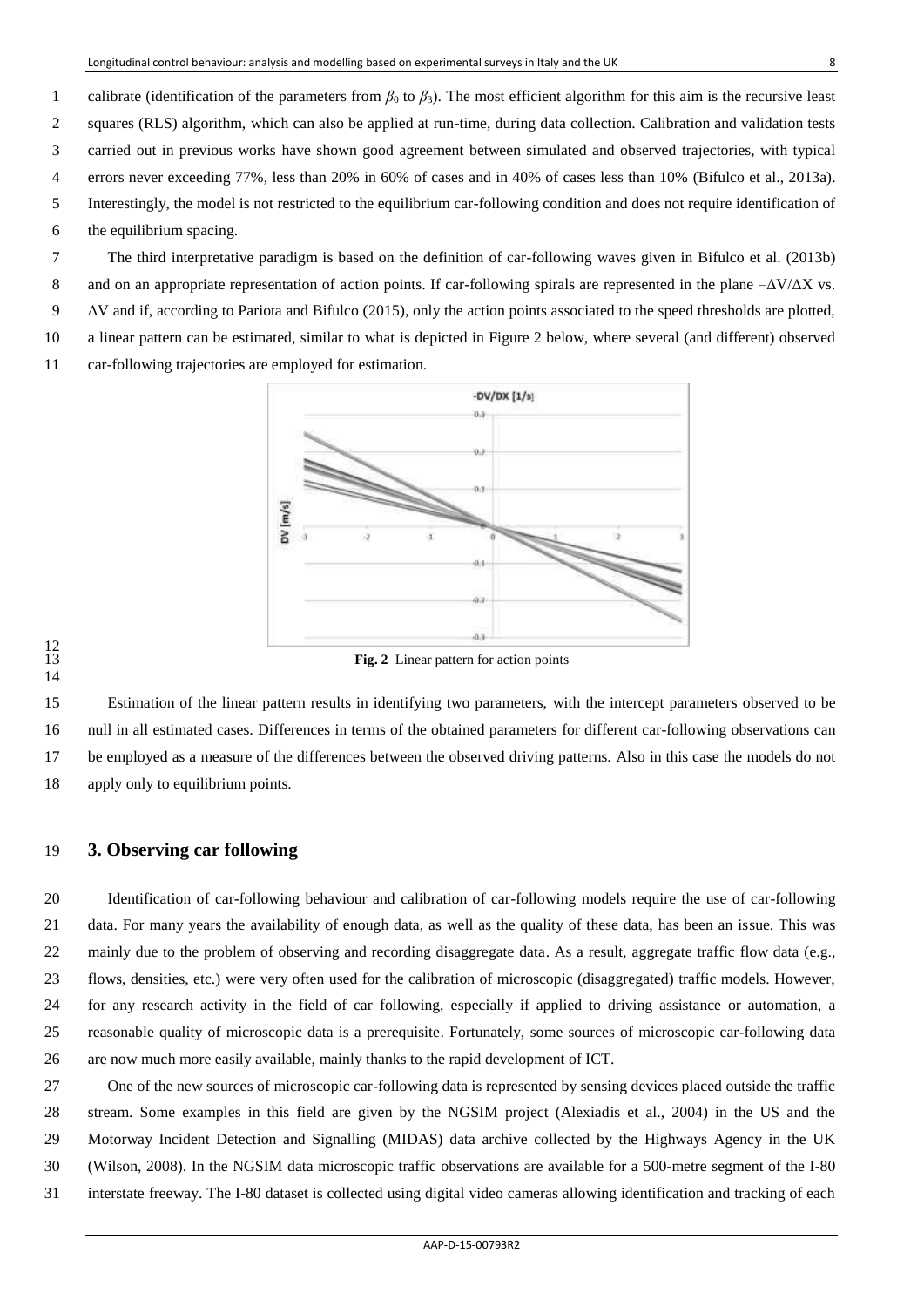1 vehicle in the traffic stream with a time-resolution of 0.1 seconds. However, the trajectories observed are quite short, 2 the observations are fixed outside the traffic stream (Eulerian observation approach), and some errors and noise in the 3 observed data have been revealed in recent studies (Hamdar and Mahmassani, 2008)**.** A source of data similar to 4 NGSIM comes from the Seohaean freeway in Korea, where data for estimating rear-end crash potential were prepared 5 and analysed from 1h video images related to the 3-lane segment near the Maesong interchange (Oh and Kim, 2010)**.** 6 The MIDAS system in the UK is based on loop detectors placed on the M25 London Orbital Motorway from junction 7 10 to junction 16. Strictly speaking, data from MIDAS relate to macroscopic traffic characteristics (average speed, 8 density and flow); however, given the high density of traffic sensors for some segments of the motorway, re-9 identification algorithms were proposed (Lunt et al., 2006) in order to estimate vehicular trajectories intended as 10 disaggregated data about individual speeds and loop-crossing times.

 Another kind of ICT-enabled source of data for car-following behaviour is represented by real-time kinematic (RTK) GPS. Use of such data is widespread in the scientific community (Gurusinghe et al., 2002; Ranjitkar et al., 2003; Brockfeld et al., 2004). However, some issues have to be addressed in using this technique: at least two vehicles equipped with GPS are needed, one acting as the leader and the other (immediately to the rear) as the follower. Maintaining uninterrupted car following between these two vehicles for a suitable duration of time is not trivial and making an effort to do so could introduce some bias into the observed behaviour.

 The third kind of data source is the one adopted in this paper: it entails the use of an instrumented vehicle (Boyce and Geller, 2002; Brackstone et al., 2002; Ma and Andreasson, 2007; Brackstone et al., 2009). An instrumented vehicle (IV) is a normal car (similar to any other and as unrecognizable as possible within a traffic stream) that is equipped with a data acquisition system and one or more sensors able to detect neighbouring vehicles (Tarko et al., 2013; Montella et al., 2014). A dedicated on-board computer processes signals and data and stores the measured information, recording real data during driving sessions. The information in question relates to the microscopic characteristics of the traffic flow, such as relative speed and spacing, as well as data associated to the vehicle's own dynamics or to driving variables detected by querying the on-board devices, electronic control units (ECUs) and commands. However, the data could also include road conditions or, in some cases, the monitoring of the driver's health or attention or physiological status. A typical architecture for an instrumented vehicle is as described in Figure 3.



# $\frac{27}{28}$ 29

Fig. 3 General architecture of an instrumented vehicle

 Different roles can be played by the various on-board sensors of an instrumented vehicle. With respect to the observation of car-following behaviours, GPS and inertial measurement units (IMUs) are mainly adopted for the so- called ego-data, i.e. the data associated to the instrumented vehicle (position, speed, acceleration, roll, pitch, yaw, etc.). Often, the GPS and the IMUs are integrated, as some multi-source algorithms can be conveniently used to merge the absolute position estimates given by the GPS and the dead-reckoning positioning obtained by IMUs (Ma and Andreasson, 2007; Bifulco et al., 2011). Radar devices are mainly adopted for detecting the relative speed and spacing;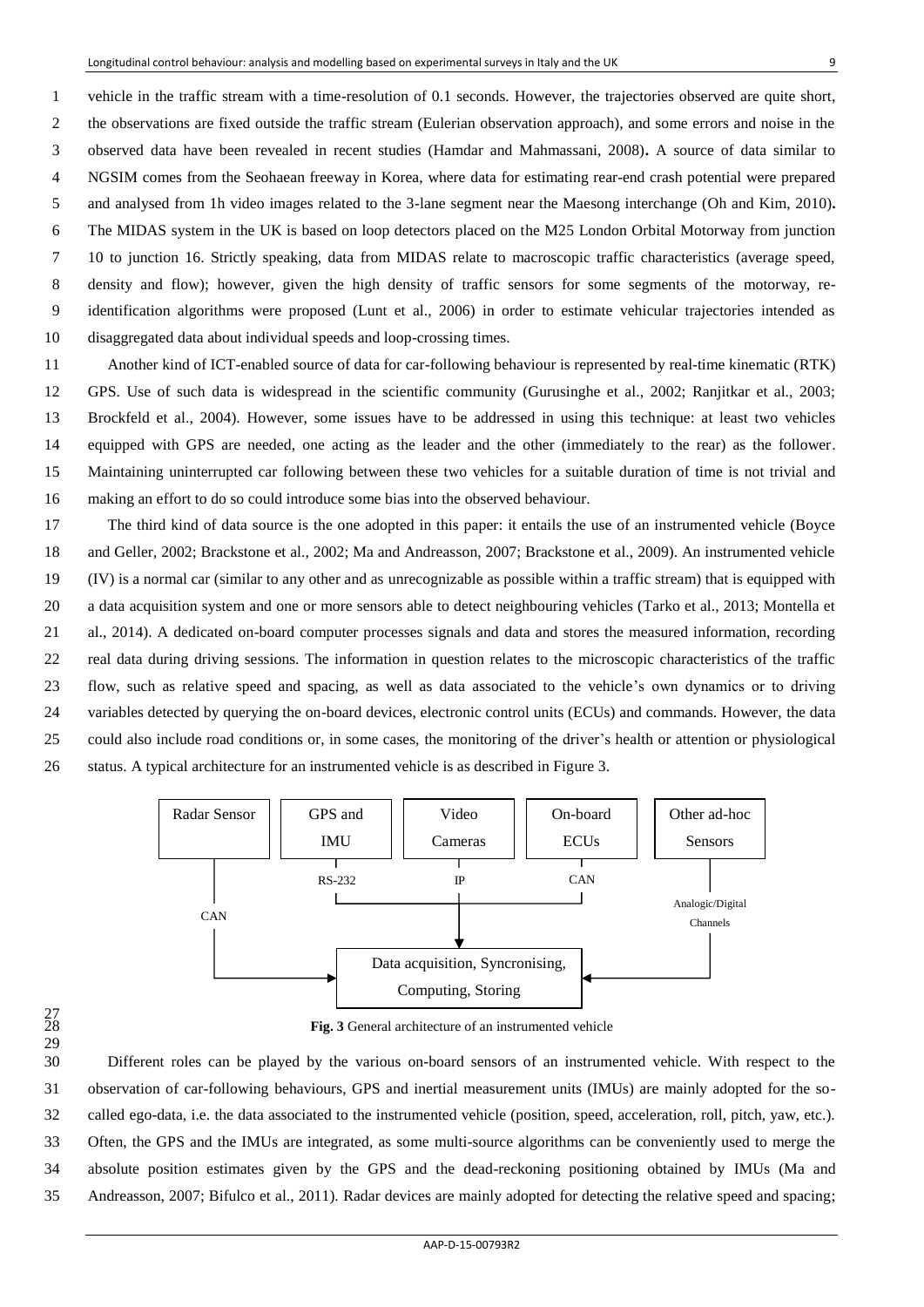1 they can be mounted in the front or at the rear of the equipped vehicle (or both). In the case of front radar the role of the 2 following vehicle is played by the instrumented one. Hence the driver of the instrumented vehicle is the one whose 3 behaviour is observed. In the case of rear radar the behaviour of other drivers is observed, as the instrumented vehicle 4 plays the role of the leader. In the first case the instrumented vehicle is said to be active, while in the second case it is 5 said to be passive. In active mode, analysts can have greater control over the sample of drivers recruited/involved; 6 however, the drivers are aware of being part of an experiment (even if they do not know exactly which one) and the 7 observation could be subject to bias. As regards cameras, these are adopted in our work only to monitor the road and 8 traffic context and to qualitatively judge the efficiency and accuracy of the other sensors.

9 In this work we carried out three experimental surveys by using two different instrumented vehicles: one vehicle was equipped at the University of Naples Federico II (Italy) and the other at the University of Southampton (UK). The radars used were the TRW Autocruise AC10 (the AC20 release in the second Italian sample), which proved to be able to detect (and track) a target in a range from 2 to 150 metres at a speed from 40 to 200 km/h (from 10 to 200 km/h, the AC20 model). The Italian vehicle mounted both rear and front radar, while the UK vehicle mounted only rear radar. The radar data exploited in this paper are the inter-vehicular spacing and gap from the vehicle ahead (active mode, Italian experiments) and from the vehicle behind (passive mode, UK experiment). As regards the ego-data, the cruising speed of the instrumented vehicle is mainly exploited in this work. This was computed by validating the speed obtained from the GPS with that obtained by the on-board CAN and adopting the (filtered) GPS speed (sampled at 10 Hz). All data were collected at a 10 Hz frequency, synchronised and recorded on board. They were then processed off-line in order to smooth the signal and to avoid spikes and bias. The data were smoothed using a Kalman Filter, as described in Bifulco et al. (2011), where the state variables are the position, speed, acceleration of both the leader and follower. The measures are the relative speed and distance (from the radar), the speed, and the position of the instrumented vehicle. The represented dynamic system refers to the two vehicles (leader and follower) in instantaneous uniformly accelerated motion (with different accelerations applied at each time step of the process). The matrix of measurement errors was estimated by using known accuracies of the measure instruments. The matrix of the process error was fixed by tuning on the basis of previous experiments: some accurate reference trajectories (obtained by using Differential GPS) were available and discrepancies were estimated with respect to the hypothesis of uniformly accelerated motion. The great advantage of using the Kalman filter is that it allows consistent profiles of speed, accelerations, relative speed and spacing to be obtained.

#### **4. Experimental surveys and collected data**

 Three independent field surveys were carried out: two in Italy, and the other in the UK. The datasets are identified as 31 IT 1, UK and IT 2.

 The IT\_1 dataset was collected on the SS7 quater Domitiana (Bifulco et al., 2013a), a divided rural highway with two lanes in each direction and speed limit of 90 km/h, largely not respected by drivers due to low enforcement and medium-high road quality that enables higher speeds. Experiments were carried out in the morning, in calm weather conditions. In this experiment, the drivers were asked to follow a corporate vehicle; the driver of the corporate vehicle was an experimenter without any particular experimental protocol and required to drive in a natural/spontaneous way in the traffic stream. In this experiment voluntary drivers were recruited from students at the university.

 For the UK dataset (Brackstone et al., 2002) experiments were performed during October on the M3 three-lane motorway (70 mph speed limit, equivalent to about 110 km/h) between junctions 2 and 4a (a total of 22.2 km), during the morning peak between 7:30 and 8:30 AM. Data were collected using the passive mode, the radar was fitted facing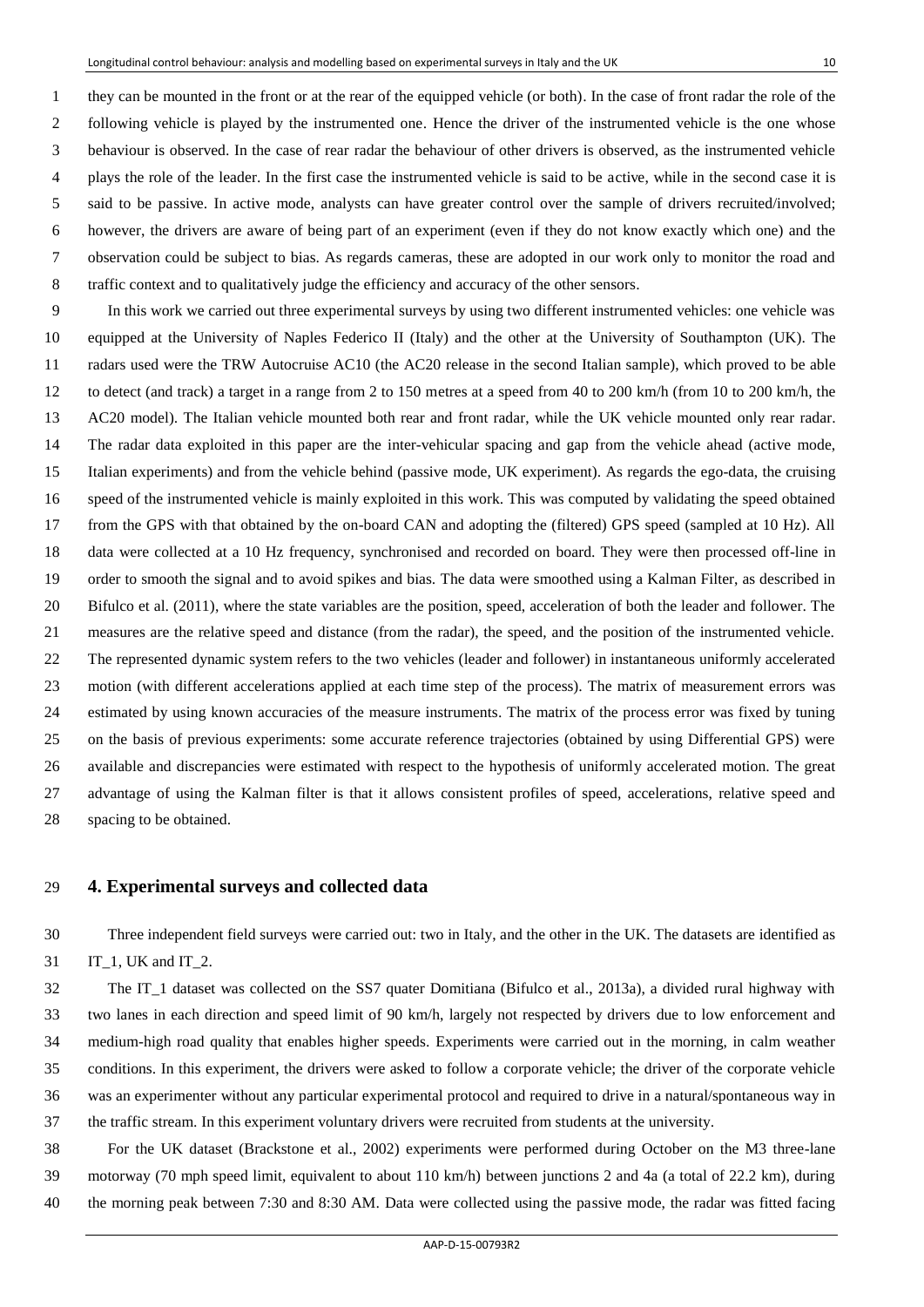1 rearward and observation made of following drivers selected at run-time in the traffic stream. Gender and age of the 2 monitored drivers were inferred by video in this case.

3 The IT\_2 dataset was collected within the Italian research project DRIVEIN2 (Bifulco et al., 2012; Bifulco et al., 4 2014) on the Motorways A1 and A30, which are divided highways with three lanes in each direction, and speed limits 5 in the study sections of 100 km/h on the A1 and 130 km/h on the A30. In the IT 2 experiment, the drivers were asked to 6 adopt different experimental protocols: on the A1, they were asked to drive spontaneously; on the A30, they were asked 7 to drive spontaneously in the first part of the journey and to follow a corporate vehicle in the second part. The 8 experimenter of the corporate vehicle applied, in turn, a precise experimental protocol: (a) he drove at 80 km/h for 2 9 km, then (b) he sped up to 100 km/h for 3 km, and finally (c) he sped up to 120 km/h for 3 km. Participants in the 10 experiments were recruited in order to reproduce in our sample the main characteristics (in terms of gender, age, etc.) of 11 the Italian population of drivers.

12

| 13 |  | <b>TABLE 1</b> Main characteristics of the Italian and UK datasets |  |  |
|----|--|--------------------------------------------------------------------|--|--|
|    |  |                                                                    |  |  |

| Dataset         |                         | Drivers |              | Driving sessions in car-following conditions |             |      |         |     |               |    |  |
|-----------------|-------------------------|---------|--------------|----------------------------------------------|-------------|------|---------|-----|---------------|----|--|
|                 | Female<br>Age <         |         | Number of    | Total duration                               | Total       |      | Time(s) |     | Average speed |    |  |
|                 | 26 (%)<br>$\frac{9}{0}$ |         | trajectories | (min)                                        | length (km) | Mean | Max     | Min | (km/h)        |    |  |
| IT :            |                         | 46      | 85           |                                              | 110         | 88   |         | 220 | 234.0         | 58 |  |
| UK              | 31                      | 20      | 80           | 54                                           | 82          | 134  | 78.7    | 562 | 30.6          | 66 |  |
| IT <sub>2</sub> | 92                      | 43      | $\sim$       | 759                                          | 441         | 576  | 54.4    | 400 | 37.2          | 92 |  |
|                 |                         |         |              |                                              |             |      |         |     |               |    |  |

#### 14

15 Table 1 above summarises the main characteristics of all the IT and UK datasets. In all cases the traffic conditions 16 may be described as medium congestion, without stop-and-go phenomena.

 In all the experiments data related to different drivers were collected as different driving sessions. These were split into trajectories, each characterized by a unique leading vehicle and by uninterrupted car-following (CF) conditions. As a result, non-CF conditions were discarded, and 826 trajectories were obtained. Given that the instrumented vehicles adopted in all experiments were similarly equipped and the experimental procedures were similar, in all trajectories the same variables were logged, at a 10 Hz frequency. Among these we employed for our analyses:

22 **the speed of the follower:** 

23 **the relative speed between the leader and the follower;** 

24 **the relative spacing between the leader and the follower.** 

## 25 **5. Identification of car-following equilibria**

26 As stated in section 2, the approach followed here is twofold. First the equilibrium conditions of observed car-following 27 are directly analysed. Then the observed driving behaviour are indirectly characterised via identification of the 28 modelling parameters for three different car-following paradigms (each applied to all of the three different samples).

29 The first step to carry out is to identify equilibrium conditions in observed car-following trajectories. The purpose is to 30 ascertain whether the observed car-following situation in each trajectory is homogeneous, and to assign to each of them

31 both a reference speed, and an equilibrium/desired spacing. Searching for homogeneity is very important in our case.

32 Indeed, as shown above, each dataset comprises several trajectories and car-following conditions can be observed to

33 change both across trajectories and within a given trajectory. In the latter case the observed car-following episodes

34 could be representative of more than one equilibrium condition. An example is depicted in Figure 4, which is a very 35 particular case taken from the UK dataset, where the car-following process occurs at three different speeds.

36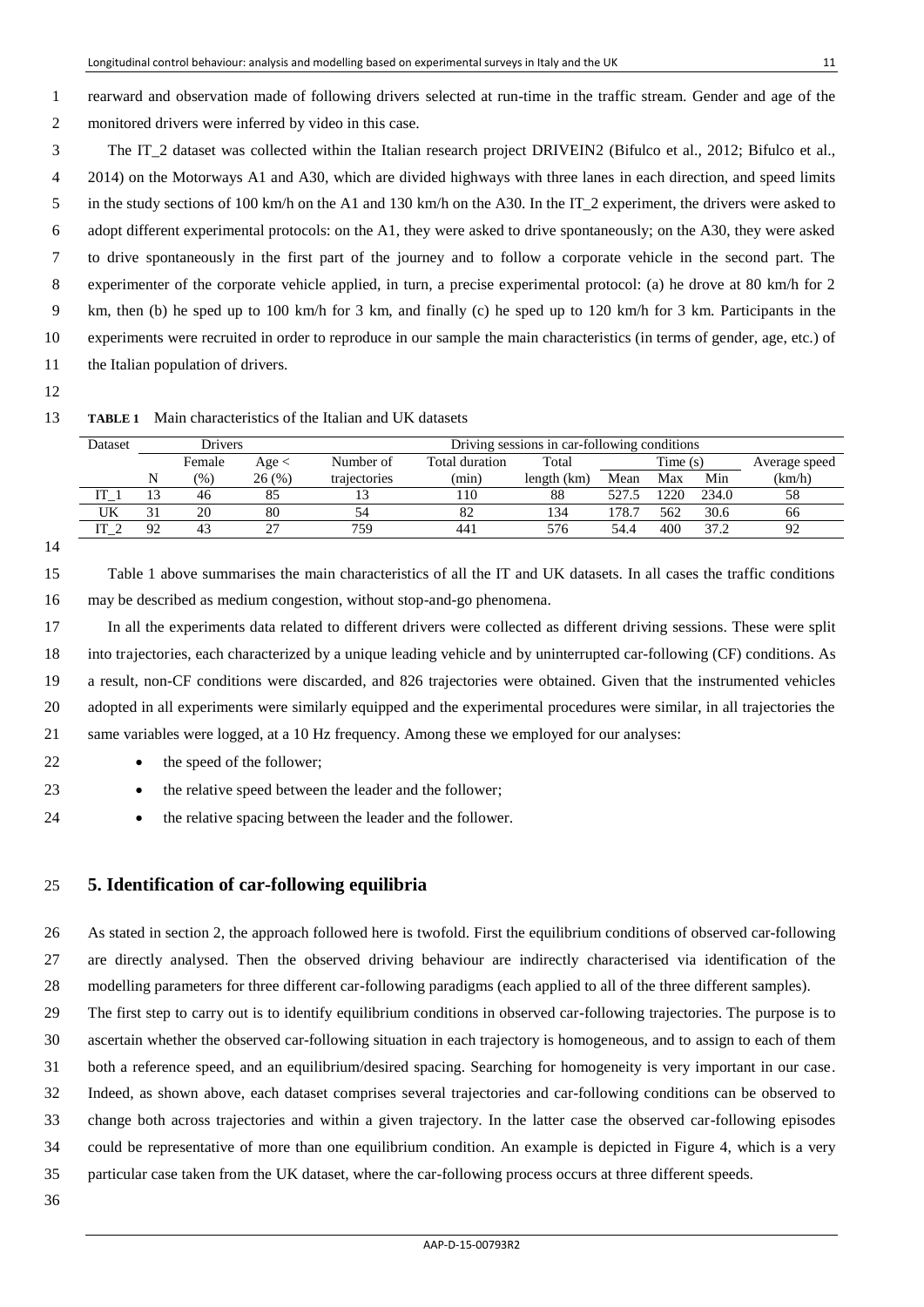

**Fig. 4** An example of cluster analysis applied on one trajectory of the UK dataset

4 In the first 40 seconds the following vehicle approaches a slower leader, until it reaches a speed at about 9 m/s and the 5 observed spacing is around 15 m. The leading vehicle then increases its speed, and a new equilibrium condition is 6 reached, with about 28 m of spacing. In the last part of the trajectory the speed reaches about 22 m/s, and an equilibrium 7 condition is reached for the third time at a spacing value of 32 m. As a consequence, this trajectory has to be split into 8 three subsets and one point representing the equilibrium condition reached has to be assigned to each. These subsets are 9 here called clips. Of course, if the trajectory is homogeneous throughout its duration, the clip coincides with the trajectory itself.

 Importantly, once the phenomenon is analysed in the relative speed-spacing and in the follower's speed-spacing planes, the points gather in specific zones of the two planes, one for each equilibrium condition. This circumstance is of great help when equilibrium conditions have to be searched. This can be observed in the second row of Figure 4, where the three equilibrium conditions described above can be clearly identified.

 Given the huge quantity of data treated in the paper the procedure for verifying homogeneity and, if need be, for clip generation was based on a machine learning approach. The machine learning approach ensures the possibility of automating the process and establishing an objective-function and systematic criterion for clip generation.

 In particular, for each trajectory a vector is defined using three variables: spacing, the follower's speed and the time elapsed; each vector has n components, corresponding to the single observation records in the trajectory. The vector is then analysed using a k-means clustering algorithm.

 K-means clustering aims to divide n observations into k clusters in which each observation belongs to the cluster with the nearest [mean,](http://en.wikipedia.org/wiki/Mean) which represents the centroid of the cluster (Galante et al., 2010; Montella et al., 2010; Montella 23 et al., 2011). Given a set of observations  $(x_1, x_2, ..., x_n)$ , where each observation is a d-dimensional real vector, k-means 24 clustering aims to partition them into  $k \le n$ ) sets  $S = \{S_1, S_2, ..., S_k\}$  so as to minimise the within-cluster sum of squares (WCSS). In other words, the objective function is: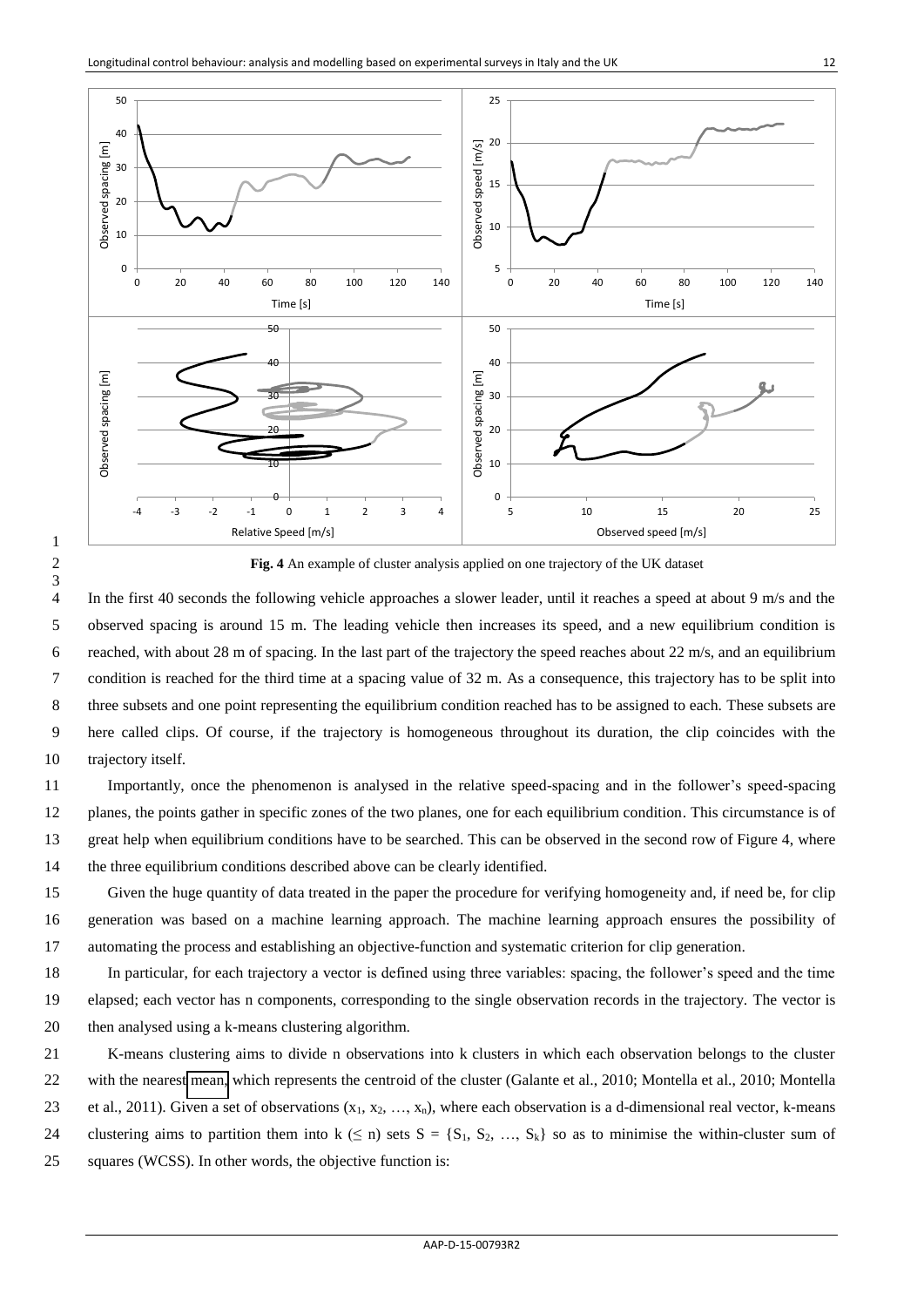$$
\min_{s} \sum_{i=1}^{k} \sum_{x \in S_i} ||x - \mu_i||^2
$$

2 where  $\mu_i$  is the mean of points in  $S_i$ .

3 The problem here is that the number of clusters k has to be defined a priori. Thus a criterion is required in order to 4 verify that k has been adequately chosen. In our case the gap statistic (Tibshirani et al., 2001) was used to identify k. 5 This technique uses the output of any clustering algorithm, comparing the change in within-cluster dispersion with that 6 expected under an appropriate reference null distribution, and can be used in an automatic process as follows:

1

7 eluster the observed data, varying the number of clusters from 1 to  $n_c$ , which is the predefined max number of 8 accepted clusters;

9 compute the gap statistic;

10 • choose the k corresponding to the maximum value of the gap statistic.

11 In our procedure the maximum number of accepted clusters  $n_c$  was set equal to 4, given that the procedure is 12 computationally demanding, and on the basis of previous experience  $n_c$  was  $\lt 4$  in 92% of the cases in our datasets.

13 In summary for each trajectory:

14 **the optimal number of clusters was chosen using the gap statistic;** 

- 15 k clips were created using the k-means algorithm;
- 16 **the k centroids were considered as representative of the equilibrium condition in the clip.**

 It is worth noting that the follower's speed and spacing were considered for the clustering procedure because the two variables represent the main interest of our study. The elapsed time was also added in order to ensure that the points selected for each cluster refer to close instants. The outcome of the procedure described herein is reported in Figure 4 above by using different grey tones.

 The clustering results were also checked with respect to the equilibrium spacing computed by using the procedure described in Pariota (2013). Pariota demonstrated that a good estimation of the equilibrium spacing can be carried out once relative speed action points are selected in a clip and a linear regression is made using the relative speed as independent variable, and the spacing as dependent; the intercept term of the regression line is the equilibrium spacing. The two procedures were compared, and ascertained to be equivalent. However, in this work the machine learning approach is preferred, as it automatically allows a reference speed to be associated to the selected equilibrium spacings.

# 27 **6. Presentation and discussion of the results**

28 Direct analysis of the identified equilibrium points is first carried out. Based on this analysis two conjectures are 29 discussed: i) the adopted equilibrium spacing increases with speed; ii) the across-drivers dispersion of the observed 30 behaviour increases with speed.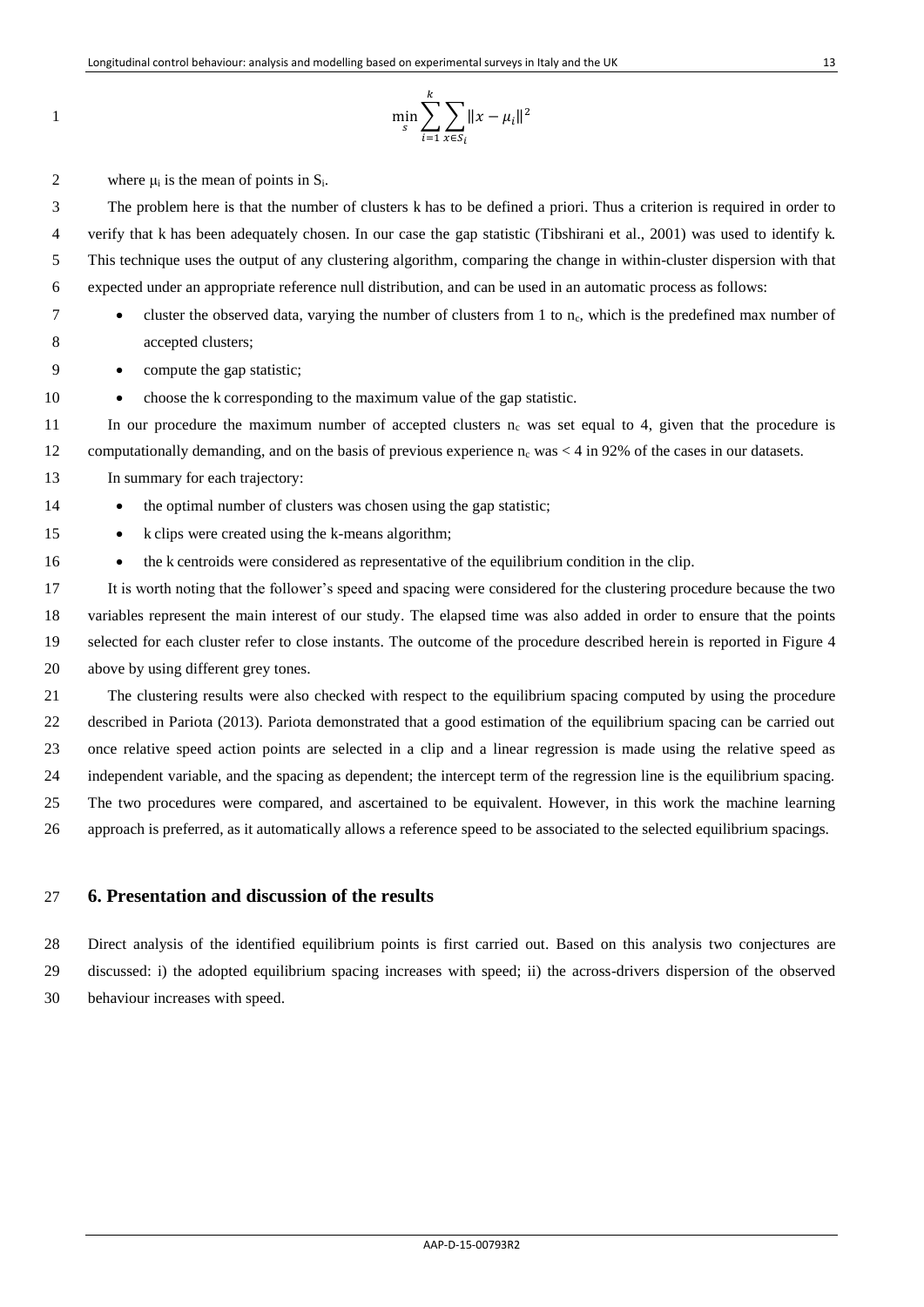

2 **Fig. 5** The scatter plot of the equilibrium conditions evaluated in the three datasets: spacing vs. follower's speed

1

3

4 Figure 5 presents a scatter plot of the identified equilibrium conditions in the follower's speed-spacing plane. The 5 different size of the three datasets is evident, and the dispersion of data seems to be different too, and influenced by the 6 number of points. In particular, equilibrium conditions identified in the three datasets numbered 22 for IT\_1, 110 for the 7 UK data set and 1874 for IT\_2. Another point of difference concerns the range of speed covered in the three datasets: 8 the two Italian datasets show most of the points in more limited speed ranges (10-25 m/s for IT\_1, 15-35 m/s for IT\_2), 9 while the UK experiment covers a greater speed range. However, the common point in the three datasets is the growing 10 trend of the equilibrium spacing with respect to the speed. The average values increase with speed in all the datasets 11 (albeit assuming different values). This result is intuitive, and also confirms references from the literature. Indeed, 12 considering studies carried out in different countries some analogies can be found with respect to our collected data. In 13 particular, Fig. 6 compares the results of this work with the findings of Parker (1996) obtained in England, those of 14 Huddart and Lafont (1990) concerning French drivers, and the indications of the California Code reported by Chandler 15 et al. (1958).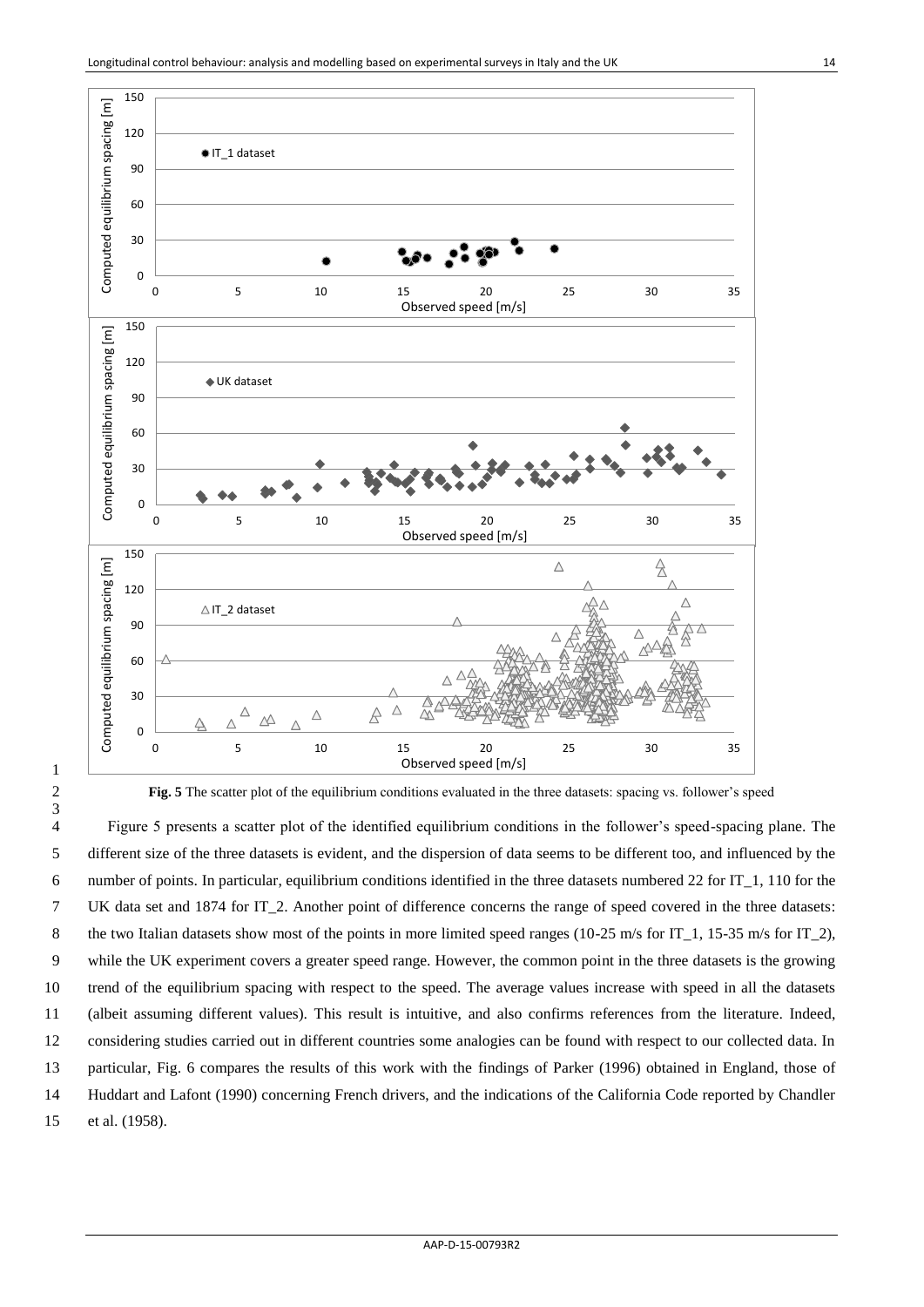

**Fig. 6** Distribution of the equilibrium spacing computed in different datasets with respect to the follower's speed

4 Note that our data are in accordance with other observer data such as those of Huddart-Lafont and Parker. The two 5 Italian datasets are aligned on different sides with respect to the UK dataset. This does not appear to highlight a systematic effect of drivers' nationality nor of the time the data were collected (the UK data are much less recent than 7 the Italian data). It can be noted that the larger the observed dataset (from IT 1 to UK and then to IT 2), the greater the 8 average spacing (for any given follower speed). This tendency of the data to be dependent on sample size is discussed 9 below. Other more formal analyses can be carried out to identify the dispersion of the data observed in the three

 experiments. Our analyses start from the IT\_2 dataset. Given the particular experimental conditions, the detected points 12 were grouped into four ranges of speed, equally spaced, from  $16.65\pm2.78$  to  $33.30\pm2.78$  m/s (which corresponds to covering the interval from 50 to 130 km/h with one speed class every 20 km/h). This choice was influenced by the particular experimental conditions in the IT\_2 dataset, where during much of the experiment each driver was committed to following a corporate vehicle at 80, 100 and 120 km/h. Points in each of the classes were used to build an empirical probability density function (PDF). The empirical distributions of the four classes are plotted in Figure 7. Once selected, points in each class were used to fit a lognormal distribution. The fitted distributions, as well as the relative Q-Q plots, are also plotted in Fig. 7. The Q-Q plot is a plot of the percentiles of a standard log-normal distribution against the corresponding percentiles of the observed data. It shows the expected log-normal value on the X axis plotted against the observations on the Y axis. If the data are log-normally distributed, the data points are close to the diagonal. If the data points stray from the line in an obvious non-linear fashion, the data are not log-normally distributed (Montella et al., 2015a, 2015b).

 Parameters of the four distributions and their statistics (mean, standard deviation and coefficient of variation) are given in Table 2. The same analyses were also repeated for the other two datasets. For comparison, they are limited to the four speed classes used for the analysis of the IT\_2 dataset; all the results are reported in Table 2 as well. Also in these cases the lognormal distributions fit the observed data well.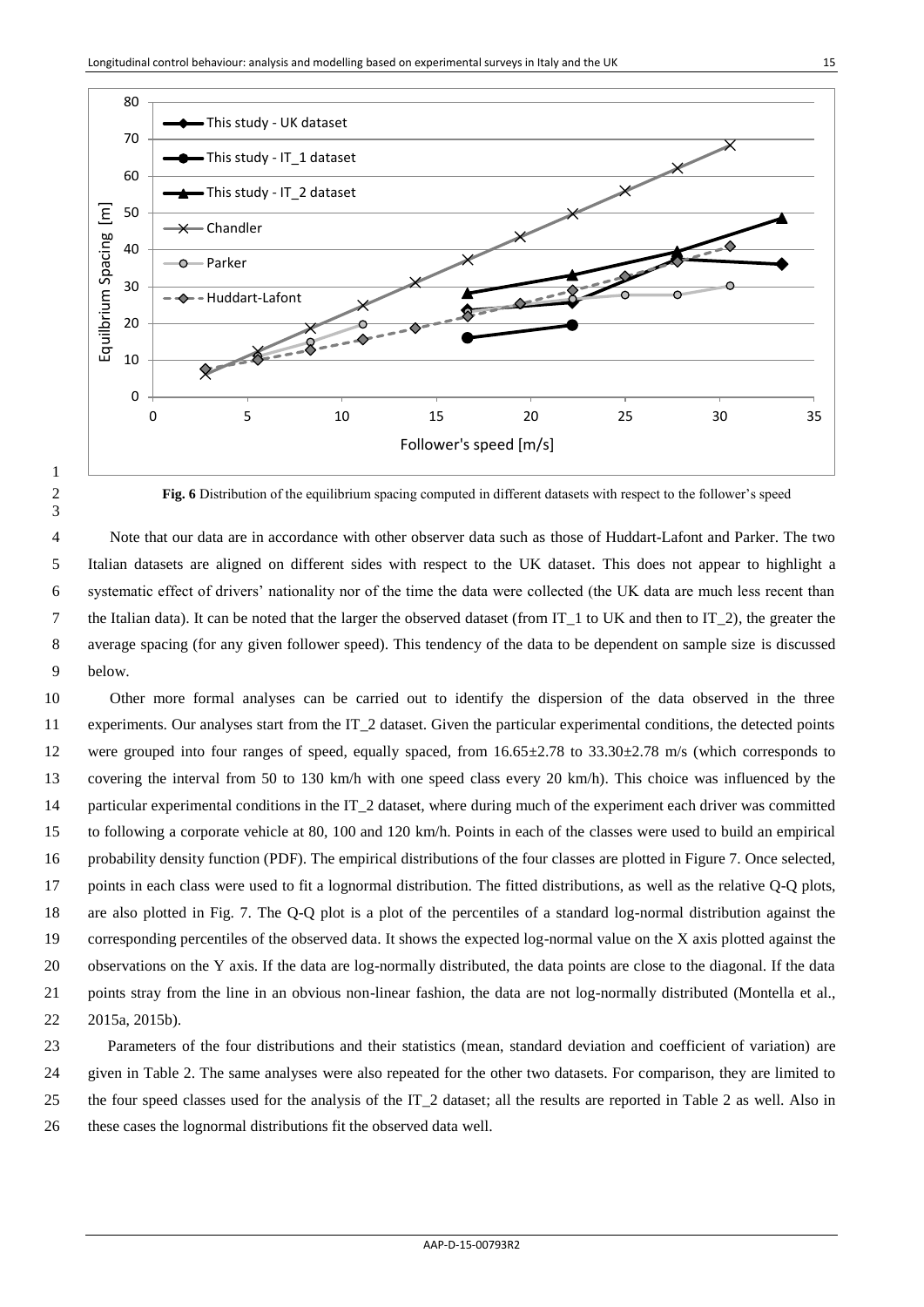

1 3

2 **Fig. 7** Estimated lognormal distribution for the four speed classes in the IT\_2 dataset, compared with the empirical distribution

4 **TABLE 2** Parameters of the lognormal distributions estimated in the three datasets and their statistics

|   |         |                                                                       | Lognormal spacing distribution parameters |      |       |       |                          |  |  |  |  |
|---|---------|-----------------------------------------------------------------------|-------------------------------------------|------|-------|-------|--------------------------|--|--|--|--|
|   | Dataset | Speed class                                                           | m                                         | S    | Mean  | SD.   | CV<br>(SD/Mean)          |  |  |  |  |
|   |         | I: $50-70$ km/h                                                       | 2.74                                      | 0.27 | 16.12 | 4.437 | 0.275                    |  |  |  |  |
|   |         | $II: 70-90$ km/h                                                      | 2.94                                      | 0.28 | 19.58 | 5.546 | 0.284                    |  |  |  |  |
|   | $IT_1*$ | III: $90-110 \text{ km/h}$                                            |                                           |      |       |       |                          |  |  |  |  |
|   |         | $IV: 110-130$ km/h                                                    |                                           | -    |       |       | $\overline{\phantom{a}}$ |  |  |  |  |
|   |         | I: $50-70$ km/h                                                       | 3.11                                      | 0.32 | 23.63 | 7.787 | 0.330                    |  |  |  |  |
|   |         | $II: 70-90$ km/h                                                      | 3.22                                      | 0.24 | 25.74 | 6.373 | 0.248                    |  |  |  |  |
|   | UK.     | III: $90-110 \text{ km/h}$                                            | 3.58                                      | 0.29 | 37.50 | 10.95 | 0.292                    |  |  |  |  |
|   |         | $IV: 110-130$ km/h                                                    | 3.56                                      | 0.21 | 36.13 | 7.740 | 0.214                    |  |  |  |  |
|   |         | I: $50-70$ km/h                                                       | 3.25                                      | 0.43 | 28.18 | 12.79 | 0.454                    |  |  |  |  |
|   |         | $II: 70-90$ km/h                                                      | 3.38                                      | 0.48 | 33.12 | 16.94 | 0.512                    |  |  |  |  |
|   | $IT_2$  | III: $90-110 \text{ km/h}$                                            | 3.57                                      | 0.46 | 39.52 | 19.14 | 0.484                    |  |  |  |  |
|   |         | IV: $110-130$ km/h                                                    | 3.74                                      | 0.53 | 48.60 | 27.94 | 0.575                    |  |  |  |  |
| 5 |         | *The IT_1 dataset does not present points in speed classes III and IV |                                           |      |       |       |                          |  |  |  |  |

6

7 The hypotheses on the significance of distributions were also tested by using the Kolmogorov-Smirnov and the Chi-

8 square non-parametric tests. All data significantly fit the lognormal distribution, with all values of the tests less than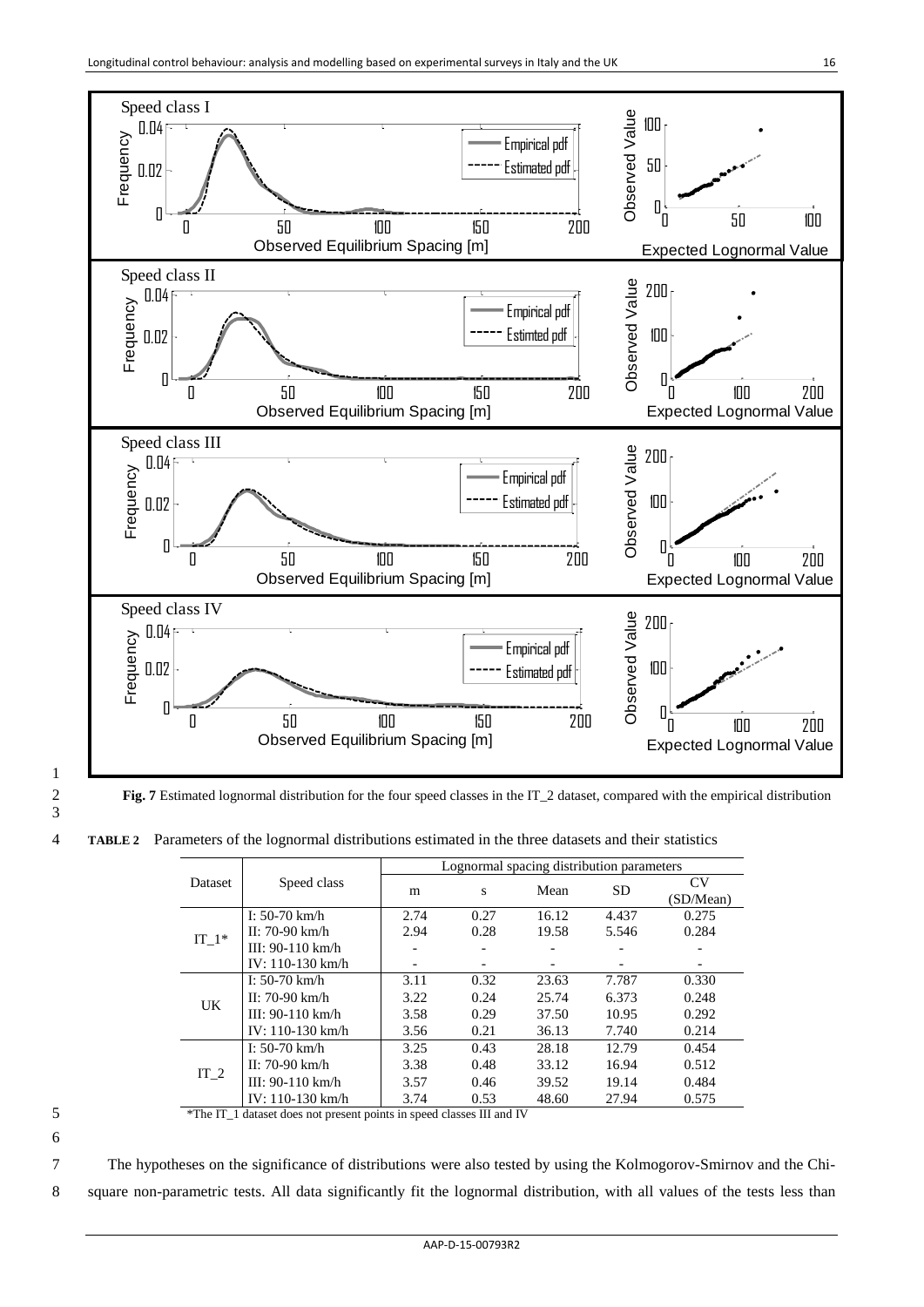1 0.05. Handy to note, the values of the estimated parameters of the spacing distribution differ in the three datasets. 2 Interestingly, the variances of the equilibrium spacing within each class increase with speed; this is fully true for IT\_1 3 (even if only two classes are evaluated) and especially for IT\_2, while it is controversial for the UK sample. Note that 4 the values of the standard deviations of observed equilibrium spacing significantly increase according to the size of the 5 sample. This is a further indication that some differences in the observed behaviours can also be explained by the 6 greater variability (and number) of observed driving conditions and behaviours.





8 **Fig. 8** Estimated cumulative distribution of the observed headway for all the speed classes and all the datasets

 Considering the headway cumulative distributions depicted in Figure 8, it is possible to carry out an evaluation of the observed safety conditions. It is worth noting that the cumulative distribution of the observed headways are obtained as a linear transformation of those estimated for the spacing (each of the spacing distribution parameterized in Table 2 has been scaled using the corresponding speed class value). Once an headway threshold is chosen, the corresponding percentile in the cumulative distribution can be computed. Of course, the evaluation can be made with respect to different thresholds. As an example a first threshold of 2 seconds can be fixed according to the perception-reaction time given in the geometric design standards from Australasia (Austroads, 2010) and France (SETRA, 2001). It is worthy to note that in North America the perception-reaction time is assumed 2.5 seconds (AASHTO, 2011; TAC, 1999). The probability of observing a headway greater than the 2 seconds threshold is very low in the IT\_1 and UK datasets. It is only slightly greater in the IT\_2 dataset, with probabilities ranging from 0.17 to 0.28 for the four speed classes. For an insight on the phenomenon, a second threshold of 1 second can be fixed according to Vogel (2003). In this case, the probability of observing headways greater than the threshold ranges from 0.28 to 0.39 in the IT\_1 dataset, and from 22 0.60 to 0.84 in the other two datasets. However, this means that a high frequency of headways lower than the second threshold fixed can be still observed in all the samples. These data clearly show that several following too close behaviours are observed in all the three samples. As a consequence, there is a greater potential for reduction of rear-end crashes by introducing proper driving automation solutions aimed at longitudinal control of vehicles.

 A difference in the values of estimated parameters could be reasonably explained by different behaviours being actually observed in the three datasets. However, in order to better discuss this result, note that elaborations in Table 3 show some interesting analyses about the statistical similarity of the different samples of drivers. Indeed, for the points in the UK and IT\_1 datasets the null hypothesis is tested that they can be considered samples of the distributions estimated (for the four speed classes) using points of the IT\_2 dataset. The findings may be considered quite controversial. The null hypothesis is always rejected (p-values less than 0.05) for the IT\_1 dataset, so that we can be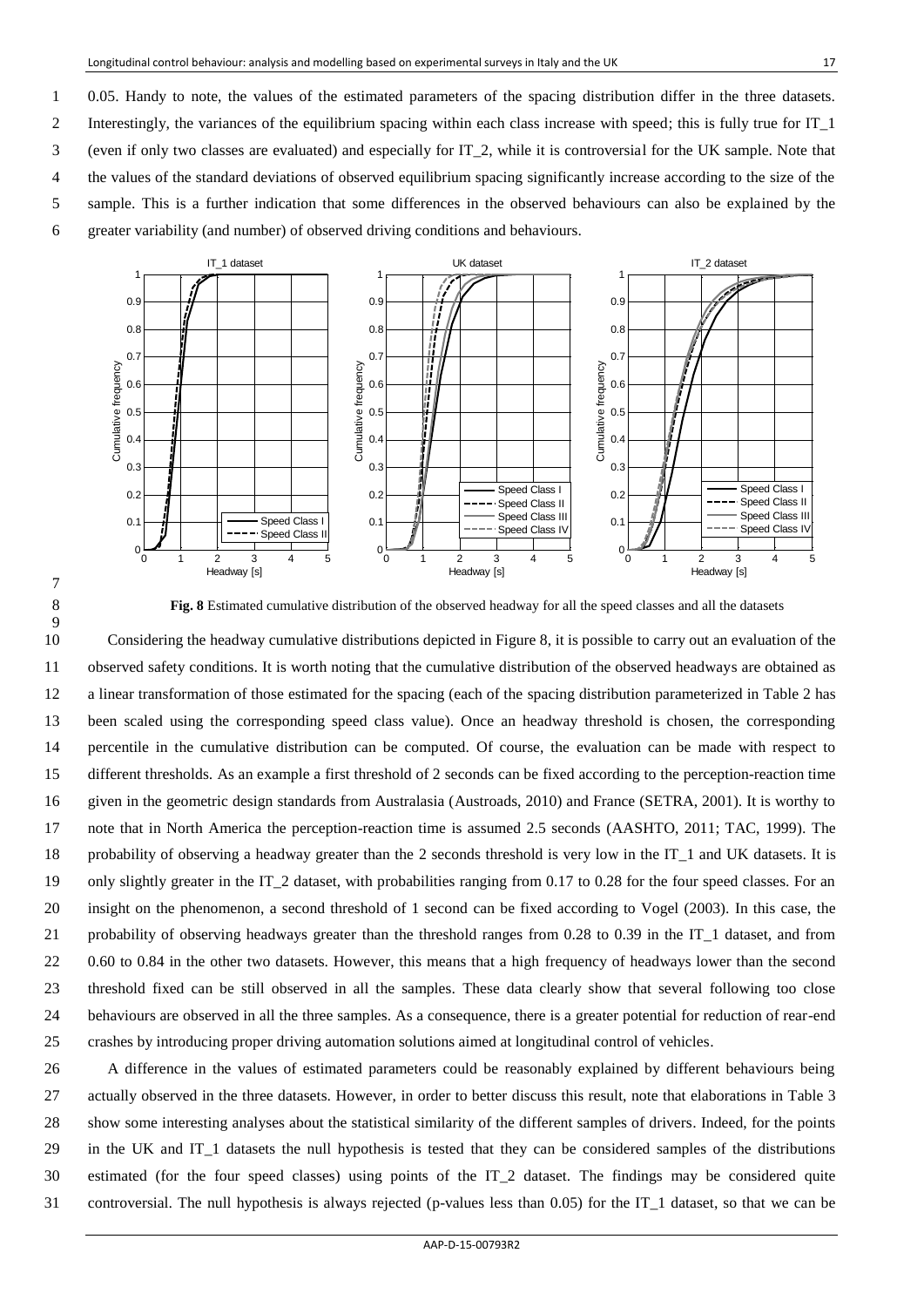1 more confident on the hypothesis that the two datasets actually present different behaviours. Differently, the hypothesis 2 is not rejected (except for the Kolmogorov-Smirnov test in the second speed class) in the UK dataset. In other words, if 3 the distribution that results from IT\_2 is sampled, then the UK dataset could be obtained. Put simply, there is more 4 dispersion within the IT\_2 dataset than across the drivers of the UK and the IT\_2 datasets.

5 The previous issue is interesting also with reference to the adoption of datasets collected in different periods. Indeed 6 UK experiments were performed about 10 years before those carried out in Italy, but no significant difference was 7 found between the UK and IT\_2 datasets, in contrast with differences emerging between IT\_1 and IT\_2 data that were 8 both collected in Italy, with the same vehicle, and more recently (refer to figure 6, and Tables 2 and 3). This result 9 reassured us about going ahead with the use of all three datasets also for the indirect comparisons carried out in the rest 10 of the paper.

11

12 **TABLE 3** Testing the hypothesis that datasets IT 1 and UK can be considered random draws from the distribution 13 estimated for dataset IT\_2

|    | Dataset | Speed class                                                           | Kolmogorov-Smirnov | Chi-square |  |
|----|---------|-----------------------------------------------------------------------|--------------------|------------|--|
|    |         |                                                                       | p-value            | p-value    |  |
|    |         | I: 50-70 km/h                                                         | < 0.01             | < 0.01     |  |
|    | IT $1*$ | II: 70-90 km/h                                                        | < 0.01             | < 0.01     |  |
|    |         | III: 90-110 $km/h$                                                    |                    |            |  |
|    |         | IV: 110-130 km/h                                                      |                    |            |  |
|    | UK      | I: 50-70 km/h                                                         | 0.07               | 0.13       |  |
|    |         | II: 70-90 km/h                                                        | 0.02               | 0.06       |  |
|    |         | III: $90-110 \text{ km/h}$                                            | 0.69               | 0.55       |  |
|    |         | IV: 110-130 km/h                                                      | 0.08               | 0.08       |  |
| 14 |         | *The IT_1 dataset does not present points in speed classes III and IV |                    |            |  |

# 15

16 **TABLE 4** Parameter distributions in the three datasets

|                   |                | Dataset          |                  |                  |                  |                  |                  |                  |                  |                  |  |
|-------------------|----------------|------------------|------------------|------------------|------------------|------------------|------------------|------------------|------------------|------------------|--|
| Model             | Parameter      | $IT_1$           |                  |                  | UK               |                  |                  | IT $2$           |                  |                  |  |
|                   |                | 25 <sup>th</sup> | 50 <sup>th</sup> | 75 <sup>th</sup> | 25 <sup>th</sup> | 50 <sup>th</sup> | 75 <sup>th</sup> | 25 <sup>th</sup> | 50 <sup>th</sup> | 75 <sup>th</sup> |  |
|                   | $\omega_1$     | 0.011            | 0.044            | 0.147            | 0.015            | 0.050            | 0.101            | 0.019            | 0.058            | 0.199            |  |
| State-space       | $\omega_2$     | 0.332            | 0.641            | 0.942            | 0.514            | 0.709            | 1.185            | 0.222            | 0.575            | 1.507            |  |
|                   | $\beta_0$      | 0.031            | 0.082            | 0.167            | $-0.041$         | 0.238            | 0.985            | $-0.952$         | 0.938            | 5.712            |  |
|                   | $\beta_1$      | $-0.007$         | $-0.004$         | $-0.002$         | $-0.052$         | $-0.025$         | $-0.012$         | $-0.026$         | $-0.008$         | $-0.003$         |  |
| Stimulus-response | $\beta_2$      | 0.572            | 0.586            | 0.591            | 0.368            | 0.446            | 0.496            | 0.551            | 0.594            | 0.621            |  |
|                   | $\beta_3$      | $-0.004$         | 0.002            | 0.005            | $-0.011$         | 0.012            | 0.040            | $-0.179$         | $-0.015$         | 0.065            |  |
| Waves             | a <sub>1</sub> | $-0.0008$        | 0.0002           | 0.0013           | $-0.0003$        | 0.0004           | 0.0020           | $-0.0006$        | $-0.0005$        | 0.0003           |  |
|                   | a <sub>2</sub> | $-0.076$         | $-0.055$         | $-0.048$         | $-0.054$         | $-0.038$         | $-0.029$         | $-0.037$         | $-0.027$         | $-0.019$         |  |

17

18 Indeed, indirect analyses were also carried out. The three datasets were compared by using the interpretive models 19 introduced in Section 2. The result of the identification of the modelling parameters is reported in Table 4.

 Identification of the state-space model was carried out using the Matlab-System Identification Toolbox; for the calibration of the parameter of the other two models the Matlab Statistical Toolbox was used. With respect to the stimulus-response model and that based on waves, good fitting of the data was obtained, as ensured by the computed r- square statistics; they are not reported in Table 4 because for all the clips the values assumed were between 0.85 and 1, 24 without any significant difference between the datasets. For each of the modelling parameters the respective  $25<sup>th</sup>$ ,  $50<sup>th</sup>$ , 25 and  $75<sup>th</sup>$  percentile of the values assumed in the dataset are shown (median values are in bold); parameters in the three datasets are fully comparable. With reference to the state-space model, positive values confirm the rational driving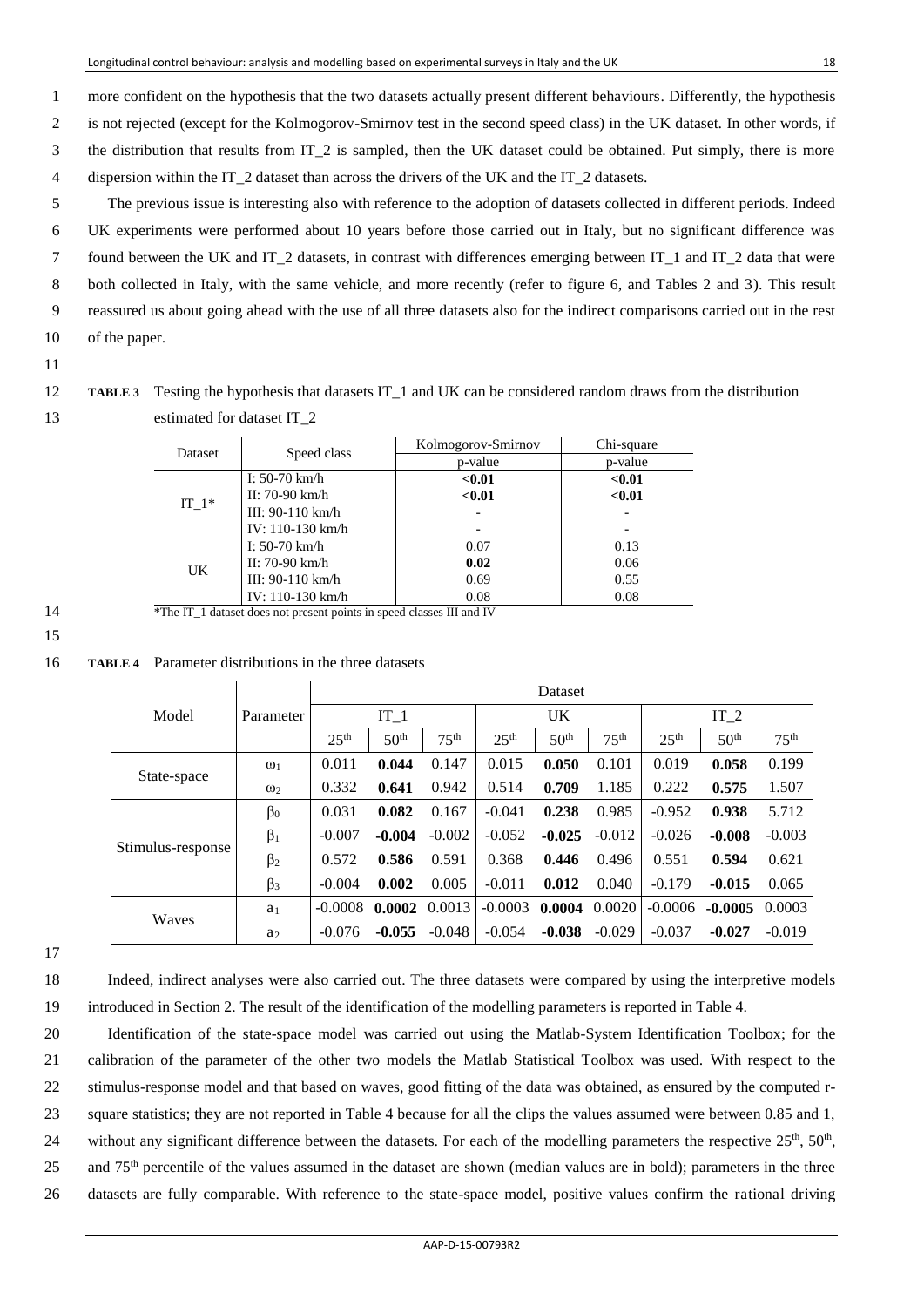1 behaviour hypothesis. In order to maintain safe car-following conditions drivers should increase their acceleration when 2 there is an increase in spacing (the actual spacing becomes greater than the desired one), and decrease it in the opposite situation. The same should happen with respect to relative speed (Wilson, 2008): this happens when  $\omega_1, \omega_2 \ge 0$ . In the 4 stimulus-response model, parameters  $\beta_1$  and  $\beta_3$  assume quite low values. Hence the main stimulus is that associated to  $5\beta_2$ , the relative speed. The wave-based model shows the main differences across the three datasets: on the one hand,  $a_1$ 6 is negligible (as expected, the value of  $a_1$  should be zero) for all three cases; on the other, the value of  $a_2$  decreases 7 (hence the slope of the trend curve) from IT<sub> $_1$ </sub> to IT<sub> $_2$ </sub>. If considered in the quadrant with negative DV, the slope  $a_2$  (see 8 also Figure 2 in section 2) interpolates points where an action is performed by the driver in correspondence to a given 9 relative speed and a corresponding (inverse of) time-to-collision. Given the relative speed, the (inverse) time-to- collision is strictly related to the relative spacing at which the action is made. In conclusion, smaller slopes correspond to larger relative spacing for any given relative speed, that is more precautionary (less risk-prone) behaviours. Thus, 12 values  $a_2$  in Table 4 suggest that the IT\_2 dataset is, overall, more risk-averse than the UK dataset and, in turn, the UK dataset is more risk-averse than the IT\_1 dataset; this result confirm safety considerations drawn from the analysis on the observed headway described for Figure 8. The difference in the observed behaviours can be interpreted in two ways: the behaviours could be considered different because, say, different driving styles may be due to some systematic difference in the datasets; or, as has been already noted, the observed datasets differ in terms of dispersion of observed behaviours, and the larger the sample, the greater is the probability of observing uncommon behaviours. Viewed from the latter standpoint, the decreasing a2 slope indicates that uncommon behaviours could be more risk-averse than common ones and that the former appear more probably in larger datasets. To confirm the different structure of the dispersion as the size of the dataset increases, note that in Table 4 the inter-quartile range (IQR) almost always increases from the IT\_1 to the IT\_2 dataset. It should also be noted that in the IT\_2 dataset drivers were recruited in order to reproduce the main characteristics (in terms of gender, age, etc.) of the Italian population of drivers. In summary, larger (and more representative) samples allow observation of a wider range of behaviours which adds non-negligible information to the collected datasets. This, in our opinion, is an expected (but interesting) finding that emerges from our analyses.

### **7. Conclusions and future research directions**

 The results presented in section 6 refer to direct observations of driving behaviour in three different experimental datasets, as well as indirect comparisons allowed by the identification of modelling parameters able to describe the observations. Data were obtained thanks to the development of a machine learning approach, able to identify and select equilibrium conditions in automatically collected car-following data. Albeit employed here in an off-line approach, once implemented in real time the method is a useful tool for on-board identification of equilibrium behaviours desired/applied by drivers. Thus the analyses here applied off-line can be further developed to be applied on-line. In this way off-line characterisation of driving behaviours and on-line testing of actually observed behaviour can be combined to set up customised/localised driving assistance solutions, oriented to active safety systems. For instance, the on-line observed driving behaviour, once analysed in terms of equilibrium spacing actually applied by the driver, can be compared with the off-line estimated statistical distributions; if the actual spacing is shorter than (say) the tenth- percentile of the observed distribution, the driver could be warned for applying too aggressive (and thus dangerous) driving behaviour. This could be a practical enhancement of traffic safety enabled by our study, given the impact of poor headways on rear-end crashes, as discussed in Austroads (2015). The implementation of this solution will be addressed in future works.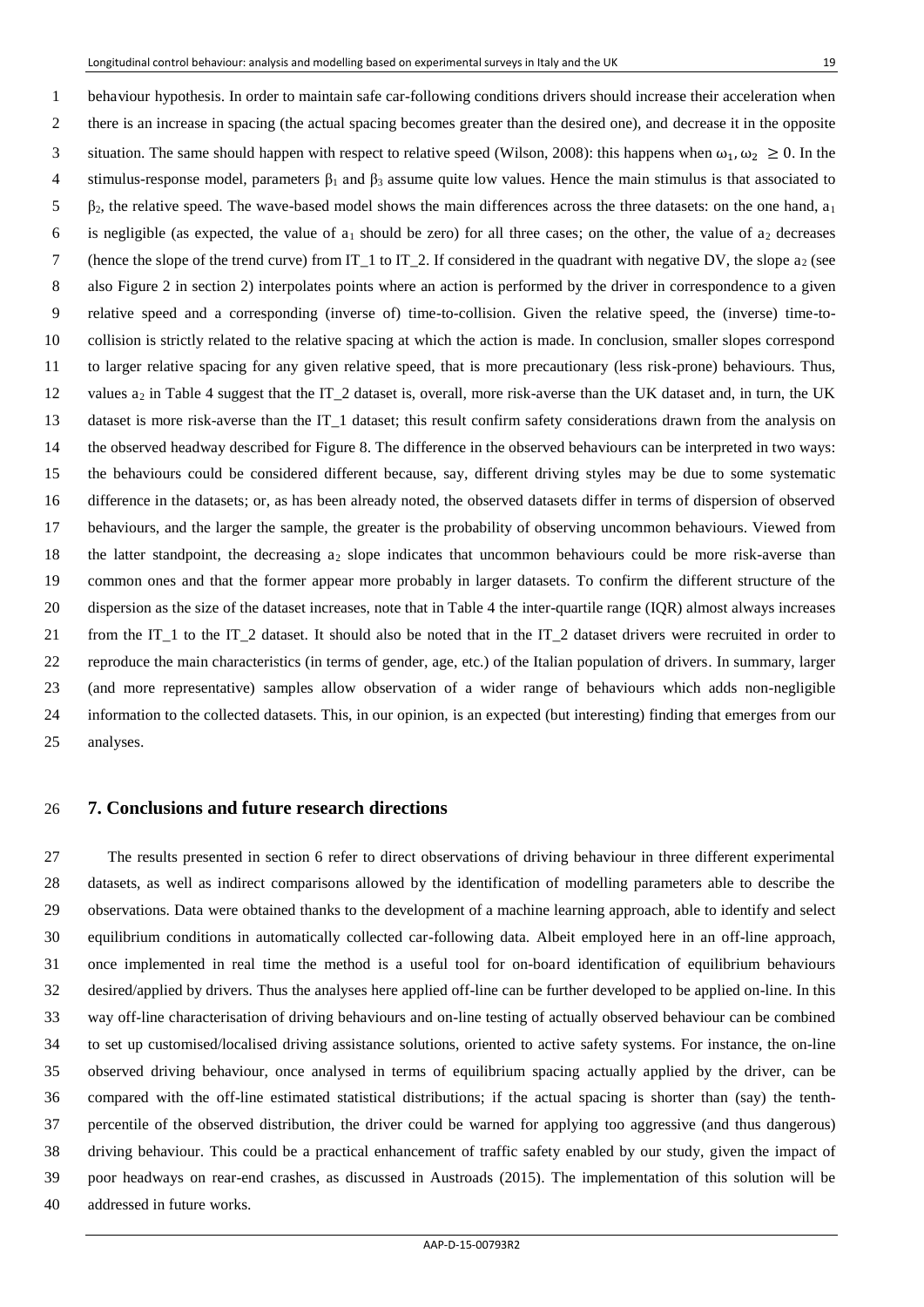1 Our results herein concern off-line observations and the characterisation and comparison of different datasets, 2 collected in different experiments in different years and countries. The analyses show that the lognormal distributions fit 3 the observed data well, and confirm the findings of previous studies. Greenberg (1966) in his early paper introduced the 4 hypothesis of lognormal distribution of the headway. This hypothesis was confirmed several times in subsequent years 5 (e.g., Piao et al., 2003; Li et al., 2010) up to the recent paper of Jiang and Lu (2015).

6 It is also evident from our analyses that the variances of the equilibrium spacing within each class increase with speed, showing that drivers' behaviours are less dispersed at lower speeds. This was also confirmed by Jiang and Lu 8 (2015) with respect to Chinese drivers. The main reason we would suggest for such a result is that at higher speeds drivers' aggressiveness tends to produce greater effects: the more aggressive a driver is at higher speeds, the closer the spacing he/she adopts with respect to non-aggressive drivers. This effect is less evident at lower speeds, where aggressive and non-aggressive drivers tend to adopt more similar spacing (Elefteriadou, 2014). As regards the comparison across the three different datasets, the average influence of speed on equilibrium conditions is similar (piecewise linear) and in line with previous studies (Figure 6): it all falls in quite a narrow band (except for the curve obtained by Chandler which seems very conservative).

 The equilibrium spacing results to be differently dispersed in the three datasets with respect to both the estimated lognormal distributions and to the inter-quartile range values of the estimated parameters of the considered models. This result is correlated to the different size of the three datasets: increasing the number of drivers observed (as well as the duration of the driving sessions) increases the probability of observing different (and even uncommon) behaviours. 19 Moreover, as discussed at the end of section 6, the values of the  $a_2$  slope decreases if the size of the sample increases, and this indicates that uncommon behaviours are more risk-averse than common ones. Put simply, studies based on a relatively small (but statistically significant) sample can be useful for the observation of the average phenomenon, while an increased sample allows in-depth understanding, especially in the case of car-following behaviour, which is confirmed to be a complex phenomenon.

 Indirect comparison of observed behaviours, based on behavioural models, shows the rationality of the parameters obtained. Moreover, similar average distributions of the parameters are observed across the three datasets. Hence reactions to stimuli are similar in the different (observed) groups of drivers.

 On the other hand it should be considered that although the three different field experiments have been carried out in similar contexts and speed ranges, they exhibit a variability in both the detected equilibrium conditions and the parameters of the models. The results are probably influenced by the differences in the sample compositions in terms of gender, age and other personal characteristics of the drivers. That is, important lower-order factors may have been neglected due to the very different size of the datasets. Also within-driver variability (Wagner, 2012) could represent another significant source of randomness; the latter aspects are even more difficult to address, considering how difficult it is to carry out larger naturalistic observations of driving behaviour. The analysis of within-driver variability and of the impact of composition in terms of age and gender is the main goal the authors set for themselves as a further research perspective. These aspects are of ever greater importance, as it is increasingly clear that not only do they affect models aimed at (microscopic) traffic simulation, but strongly impact in this case of driving assistance/automation solutions. Indeed, the desired driving behaviour (with which the automation system has to interact) can be observed to vary for a given driver, depending on the context, purpose and duration of the trip or on other parameters specific to each trip, which are often very difficult to fully understand. The availability of a large amount of vehicle trajectory data (collected at the road-side or on board), such as what we have, can be successfully treated with appropriate algorithms (e.g., Taylor et al., 2015) in order to investigate within-driver variability at a future stage.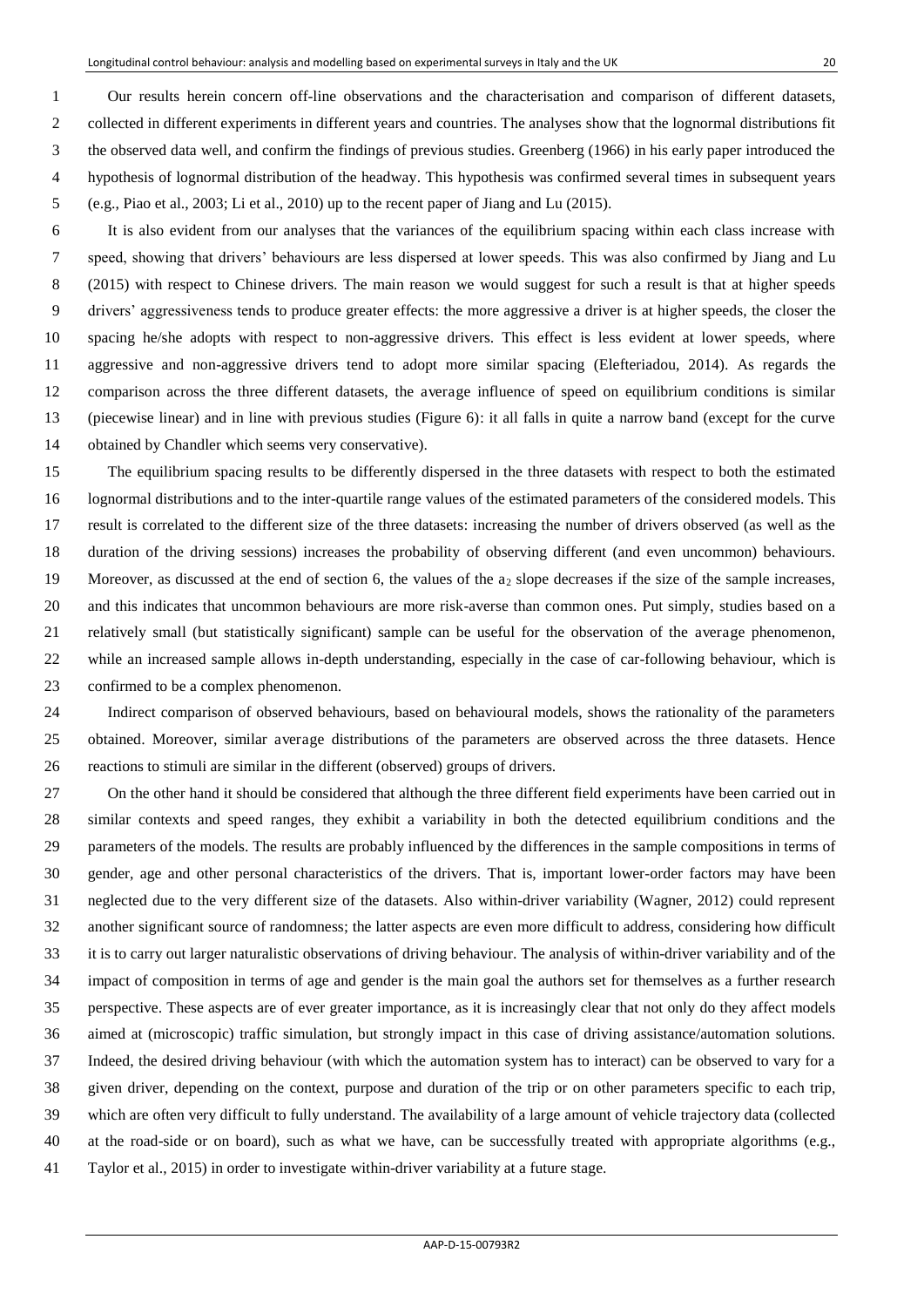#### **Acknowledgements**

- 2 The work reported in this paper was partially supported by the App4Safety research project
- 3 (B61H110004000005/PON01\_00744) under a grant from the Italian Ministry of Education (MIUR). Italian data used in
- 4 the work were collected during the research project DRIVEIN2 (B61H110004000005/PON01\_00744) also under grant
- 5 from the MIUR. United Kingdom data were supplied by the University of Southampton's Transportation Research
- 6 Group (TRG). The views expressed in this paper should not be taken as necessarily representing those of TSS Ltd.

### **REFERENCES**

- AASHTO, 2010. Highway Safety Manual, 1st ed., Washington D.C.
- AASHTO, 2011. A Policy on Geometric Design of Highways and Streets, 6th ed., Washington, D.C.
- Alexiadis V, Colyar J, Halkias J, Hranac R, McHale G (2004) The next generation simulation program. ITE Journal, 74(8): 22-26.
- Austroads, 2010. Guide to Road Design Part 3: Geometric Design. Austroads Publication AGRD03-10, Sydney, New South Wales.
- Austroads, 2015. Investigation of Key Crash Types: Rear-end Crashes in Urban and Rural Environments. Austroads Publication AP-R480-15, Sydney, New South Wales.
- Bifulco G N, Pariota L, Simonelli F, Di Pace R (2011) Real-time smoothing of car-following data through sensor-fusion Techniques. Procedia Social and Behavioural Sciences, 20: 524–535.
- Bifulco GN, Galante F, Pariota L, Russo Spena M, Del Gais P (2014) Data collection for traffic and drivers' behaviour studies: A large-scale survey. Procedia-Social and Behavioural Sciences, 111: 721-730.
- 18 Bifulco GN, Pariota L, Brackstone M, McDonald M (2013b) Driving behaviour models enabling the simulation of Advanced Driving<br>19 Assistance Systems: revisiting the Action Point paradigm. Transportation Research Part C: E Assistance Systems: revisiting the Action Point paradigm. Transportation Research Part C: Emerging Technologies, 36: 352-366.
- Bifulco GN, Pariota L, Galante F, Fiorentino A (2012) Coupling instrumented vehicles and driving simulators: opportunities from 21 the DRIVE IN2 project. IEEE Conference on Intelligent Transportation Systems (ITSC2012): 1815-1820, IEEE press. IEEE<br>22 Catalogue number CFP12ITS-USB. ISBN: 978-1-4673-3026-6
- Catalogue number CFP12ITS-USB. ISBN: 978-1-4673-3026-6
- 23 Bifulco GN, Pariota L, Simonelli F, Di Pace R (2013a) Development and testing of a fully Adaptive Cruise Control system.<br>24 Transportation Research Part C: Emerging Technologies. 29: 156-170. doi: 10.1016/i.trc.2011.07. Transportation Research Part C: Emerging Technologies, 29: 156-170. doi: 10.1016/j.trc.2011.07.001
- Bifulco GN, Simonelli F, Di Pace R (2008) Experiments toward a human-like Adaptive Cruise Control. 2008 IEEE Intelligent Vehicles Symposium: 919-924.
- Boyce TE, Geller SE (2002) An instrumented vehicle assessment of problem behaviour and driving style: do younger males really take more risk? Accident Analysis & Prevention, 34(1): 51-64.
- Brackstone M, Sultan B, McDonald M (2002) Motorway driver behaviour: studies on car following. Transportation Research Part F: Traffic Psychology and Behaviour, 5: 31-46.
- 31 Brackstone M, Waterson B, McDonald M (2009) Determinants of following headway in congested traffic. Transportation Research<br>32 Part F: Traffic Psychology and Behaviour. 12: 131-142. Part F: Traffic Psychology and Behaviour, 12: 131-142.
- Brockfeld E, Kühne RD, Wagner P (2004) Calibration and validation of microscopic traffic flow models. Compendium of Papers of the 83rd Annual Meeting, Transportation Research Board, Washington.
- Department for Transport, 2012. Reported Road Casualties, Great Britain 2011. London.
- Department for Transport, 2013. Reported Road Casualties, Great Britain 2012. London.
- Department for Transport, 2014. Reported Road Casualties, Great Britain 2013. London.
- Elefteriadou L (2014) An Introduction to Traffic Flow Theory. Springer Optimization and Its Applications, 84. Springer, Berlin.
- ERTRAC (2015) Automated Driving Roadmap: version 3.0 16/Feb/2015.
- Galante F, Mauriello F, Montella A, Pernetti M, Aria M, D'Ambrosio A (2010) Traffic calming along rural highways crossing small urban communities: Driving simulator experiment. Accident Analysis and Prevention, 42(6): 1585-1594. doi: 10.1016/j.aap.2010.03.017
- Gazis R, Herman R, Rothery RW (1961). Nonlinear follow the leader models of traffic flow. Operations Research, 9: 545-567.
- Gipps PG (1981) A behavioural car-following model for computer simulation. Transportation Research Part B: Methodological, 15: 105-111.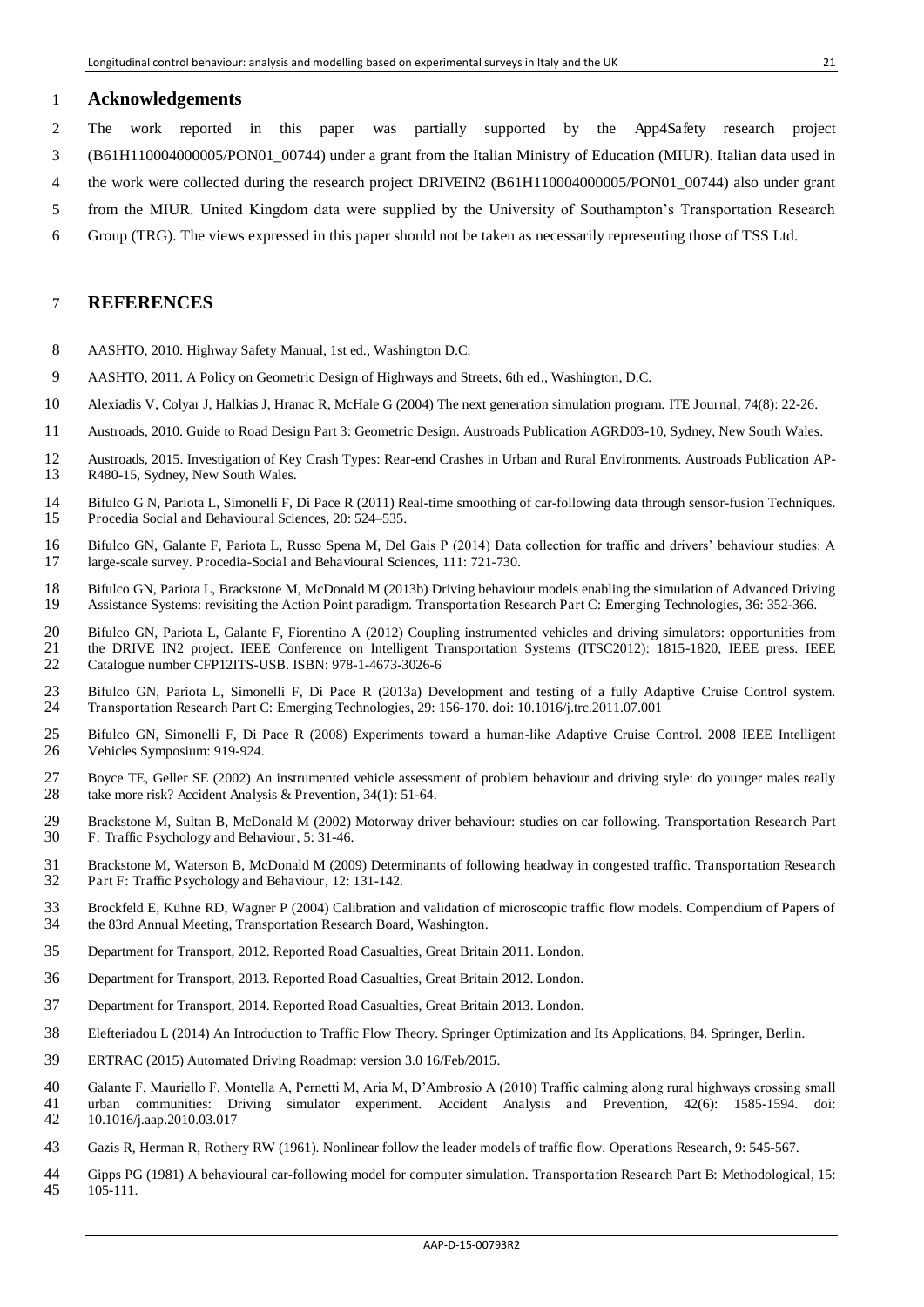- 1 Gouy M, Wiedemann K, Stevens A, Brunett G, Reed N (2014) Driving next to automated vehicle platoons: How do short time
- 2 headways influence non-platoon drivers' longitudinal control? Transportation Research Part F: Traffic Psychology and Behaviour,<br>27(B): 264-273. http://dx.doi.org/10.1016/j.trf.2014.03.003 3 27(B): 264-273. http://dx.doi.org/10.1016/j.trf.2014.03.003
- 4 Greenberg I (1966) The log normal distribution of headways. Australian Road Research, 2(7).
- 5 Gurusinghe GS, Nakatsuji T, Azuta Y, Ranjitkar P, Tanaboriboon Y (2002) Multiple car-following data with real-time kinematic 6 Global Positioning System. Transportation Research Record: Journal of the Transportation Research Board, 1802: 166-180.
- 7 Hamdar SH, Mahmassani HS (2008) Driver car-following behaviour: From discrete event process to continuous set of episodes. 8 Compendium of Papers of the 87th Annual Meeting, Transportation Research Board, Washington .
- 9 Horrey WJ, Lesch MF, Mitsopoulos-Rubens E, Lee JD (2015) Calibration of skill and judgment in driving: Development of a conceptual framework and the implications for road safety, Accident Analysis & Prevention, 76: 25-33 conceptual framework and the implications for road safety, Accident Analysis & Prevention, 76: 25-33.
- 11 Huddart KW, LaFont R (1990) Close driving-hazard or necessity? Proceedings of the 18th PTRC meeting: 205–217, Seminar G-P334
- 13 Hutchinson, T.P., 2008. Tailgating. Report CASR046, Centre for Automotive Safety Research, Adelaide, South Australia. Jiang J, Lu
- 14 J (2015) Car-following behaviour of Chinese drivers. Compendium of Papers of the 94th Annual Meeting, Transportation Research 15 Board, Washington.
- 16 Johansson E, Engström J, Cherri C, Nodari E, Toffetti A, Schindhelm M, Gelau C (2004) Review of existing techniques and metrics 17 for IVIS and ADAS assessment. AIDE Deliverable 2.2.1.
- 18 Kim T, Lovell DJ, Park Y (2007) Empirical analysis of underlying mechanisms and variability in car-following behavior.<br>19 Transportation Research Record: Journal of the Transportation Research Board, 1999: 170-179. 19 Transportation Research Record: Journal of the Transportation Research Board, 1999: 170-179.
- 20 Kometani E, Sasaki T (1958) On the stability of traffic flow. Journal of Operations Research Japan, 2: 11-26.
- 21 Lee JD, See KA (2004) Trust in automation: Designing for appropriate reliance. Human Factors, 46 (1): 50-80.
- 22 Li L, Fa W, Rui J, Jian-Ming H, Yan J (2010) A new car-following model yielding log-normal type headways distributions. Chinese<br>
23 Physics B, 19(2). Physics B, 19(2).
- 24 Lunt G, Day M, Wilson RE (2006) Enhancing motorway traffic data with novel vehicle re-identification algorithms. Proceedings of the 13th ITS World Congress. London (UK). the 13th ITS World Congress. London (UK).
- 26 Ma X, Andreasson I (2007) Behaviour measurement, analysis, and regime classification in car following. IEEE Transactions on Intelligent Transportation Systems. 8(1): 144-156. Intelligent Transportation Systems, 8(1): 144-156.
- 28 Michaels RM (1963) Perceptual factors in car following. Proceedings of the Second International Symposium on the Theory of Road<br>29 Traffic Flow: 44-59, Paris. Traffic Flow: 44-59, Paris.
- 30 Montella, A., Aria, M., D'Ambrosio, A., Galante, F., Mauriello, F., Pernetti, M., 2010. Perceptual measures to influence operating<br>31 speeds and reduce crashes at rural intersections: Driving simulator experiment. Trans speeds and reduce crashes at rural intersections: Driving simulator experiment. Transportation Research Record: Journal of the 32 Transportation Research Board, 2149: 11-20, http://dx.doi.org/ 10.3141/2149-02.
- 33 Montella, A., Aria, M., D'Ambrosio, A., Galante, F., Mauriello, F., Pernetti, M., 2011. Simulator evaluation of drivers' speed, 34 deceleration and lateral position at rural intersections in relation to different perceptual cues. Accident Analysis and Prevention, 35 43(6). 2072-2084. http://dx.doi.org/10.1016/j.aap.2011.05.030.
- 36 Montella, A., Pariota, L., Galante, F., Imbriani, L.L., Mauriello, F., 2014. Prediction of drivers' speed behaviour on rural motorways<br>37 based on an instrumented vehicle study. Transportation Research Record: Journal o 37 based on an instrumented vehicle study. Transportation Research Record: Journal of the Transportation Research Board. 2434, 52- 38 62, http://dx.doi.org/10.3141/2434-07
- 39 Montella, A., Imbriani, L.L., Marzano, V., Mauriello, F., 2015a. Effects on speed and safety of point-to-point speed enforcement 40 systems: evaluation on the urban motorway A56 Tangenziale di Napoli. Accident Analysis systems: evaluation on the urban motorway A56 Tangenziale di Napoli. Accident Analysis and Prevention 75, 164-178, 41 http://dx.doi.org/10.1016/j.aap.2014.11.022.
- 42 Montella, A., Punzo, V., Chiaradonna, S., Mauriello, F., Montanino, M., 2015b. Point-to-Point speed enforcement systems: Speed 43 limits design criteria and analysis of drivers' compliance.. Transportation Research Part C: Emerging Technologies 53, 164-178, http://dx.doi.org/10.1016/j. trc.2015.01.025. http://dx.doi.org/10.1016/j. trc.2015.01.025.
- 45 Muhrer E, Vollrath M (2010) The consequences for driving behaviour in a simulated driving task. Accident Analysis & Prevention,  $42(6)$ : 2158-2164. 42(6): 2158-2164.
- 47 NHTSA, 2012. Traffic Safety Facts 2011. Report DOT HS 811 754, Washington, D.C.
- 48 NHTSA, 2013a. Preliminary Statement of Policy Concerning Automated Vehicles System. Washington, D.C.
- 49 NHTSA, 2013b. Traffic Safety Facts 2012. Report DOT HS 812 032, Washington, D.C.
- 50 NHTSA, 2014. Traffic Safety Facts 2013. Report DOT HS 812 139, Washington, D.C.
- 51 Oh C, Kim T (2010) Estimation of rear-end crash potential using vehicle trajectory data. Accident Analysis & Prevention, 42(6):<br>52 1888-1893. 1888-1893.